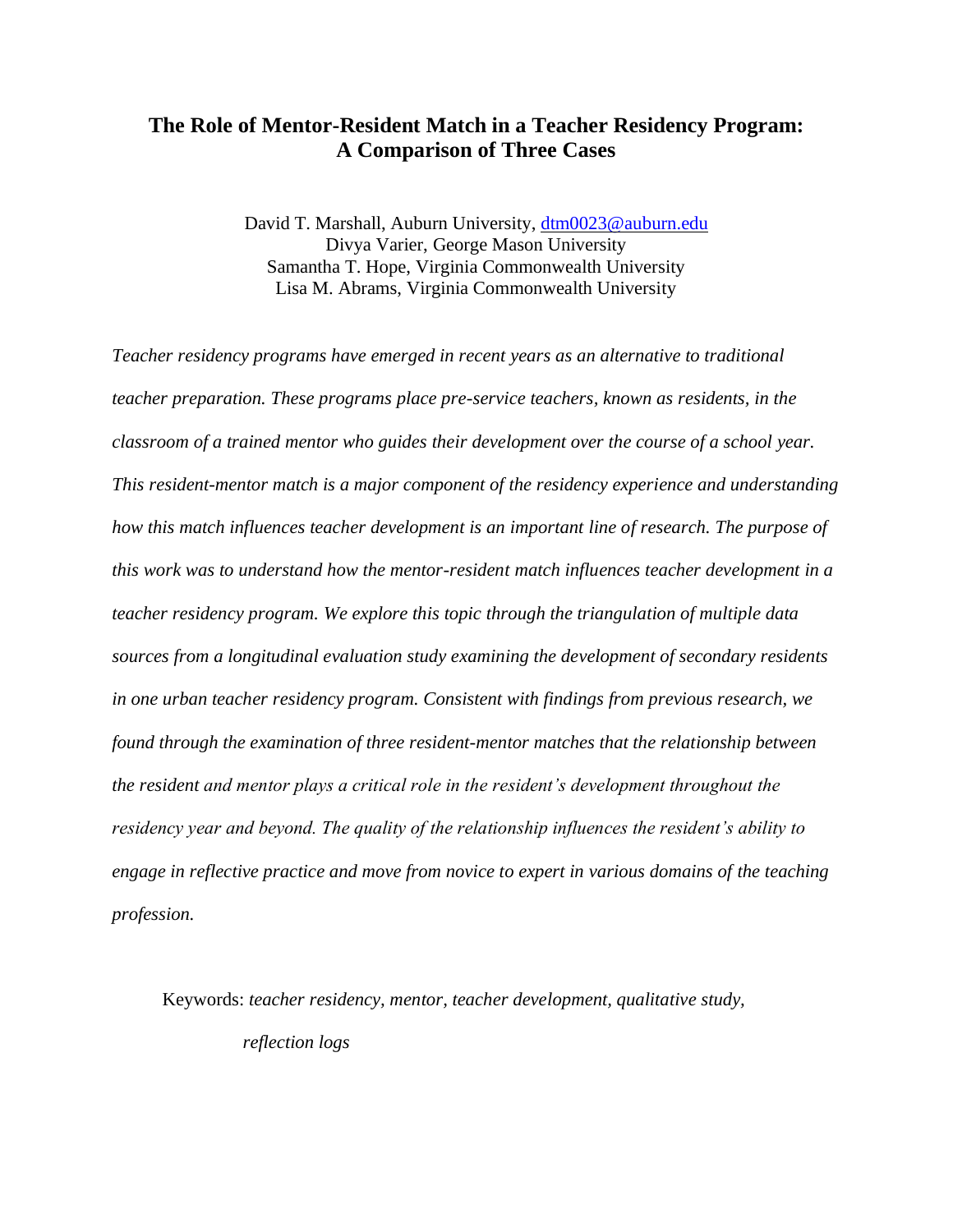Over the past decade there has been a shift in how teachers are prepared. Traditional preparation programs typically feature two years of university-based coursework, with a 12 to 16-week student teaching experience at the conclusion of the program (Zeichner, 2018). In the traditional model, coursework is emphasized over practical experience in classrooms. Alternatives to the traditional preparation program can take many forms; however, most offer individuals the ability to meet teaching licensure requirements after completing a brief, intense summer program, which often features non-university-based instructional components and a summer practicum experience (Gastic, 2014). Following hiring as a full-time teacher (e.g., teacher of record), many alternative preparation models offer additional support throughout the first few years in the classroom. These models emphasize practice in the classroom over coursework.

The teacher residency model is a different approach to preparation designed to address the shortcomings of traditional and alternative models (Zeichner et al., 2015). Although some variation exists across residency programs, a typical program features a yearlong pre-service teaching experience in a mentor teacher's classroom, supported by coursework and coaching/mentoring tools designed to encourage reflection and professional learning. In contrast to typical traditional and alternative preparation programs, teacher residencies place equal and concurrent emphasis on both university-based coursework and practice. Residency models are designed to address the challenges of limited student teaching experiences in preparing pre-service teachers for the realities of full-time teaching. Zeichner (2002) comments that new teachers' lack of preparation may be due in part to inadequate student teaching experiences in traditional teacher preparation programs, where there is little emphasis on extended mentoring of preservice teachers. Likewise, Willingham's (2018) recent critique of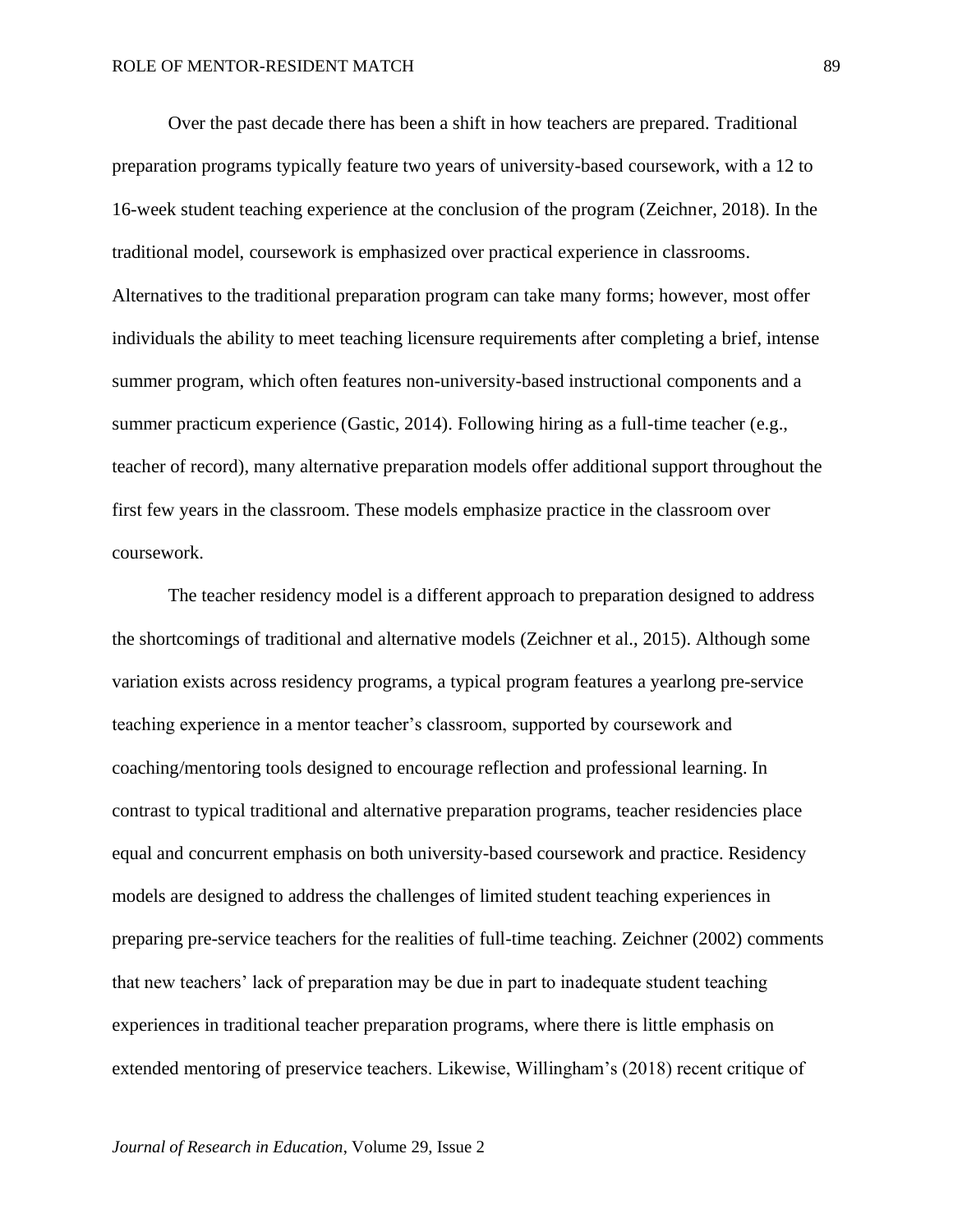teacher education reports novice teachers' most frequent complaint "was that their training had not prepared them for the 'real world'" (p. 38). Fraser and Lefty (2018) have described the residency approach as a "hybrid model," combining the best elements of traditional and alternative approaches. Extended placement of pre-service teachers in the classroom of mentor teachers is a cornerstone of the model; the mentoring role is central to the model's effectiveness and preparing students for success in teaching. Kardos and Johnson (2010) found that well-matched mentors and mentees result in a positive experience for new teachers; however, according to Garza and Werner (2014) many new teachers are inappropriately matched with a mentor. Questions remain about the characteristics of mentor teacher-resident matches most associated with pre-service development and model success, additional research is needed to investigate this relationship in a teacher residency program.

This study examines a core component of the residency model – the role of mentormentee/resident match. We address the question, how does the resident-mentor teacher match influence teacher development in an urban residency program? We examine three cases of secondary resident-mentor pairs to explore how their pairing, or match, influenced pre-service preparation experiences during their residency year. As described, the residency includes a fullyear placement in a classroom where they work side-by-side with their mentor, combined with university-based coursework. Both the residency experience and university coursework are grounded in the theoretical and empirical literature on teacher development.

### **Conceptual Framework**

A conceptual framework was developed and used to examine the professional growth of new teachers in urban schools (Senechal et al., 2017). The framework considers the urban teacher residency model through the lens of adaptive expertise and its relationship to the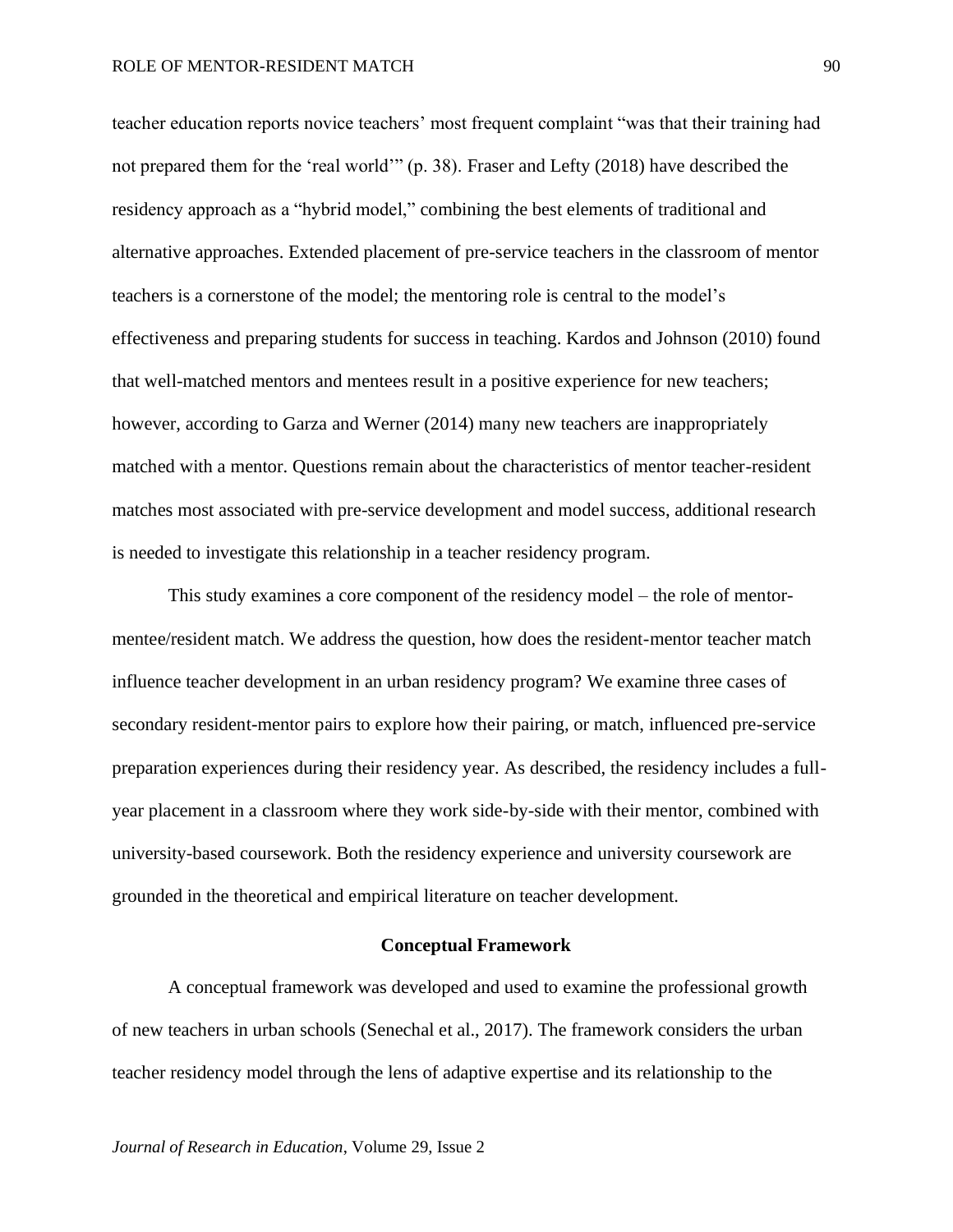professional development of teachers (Hammerness et al., 2005; Hayden et al., 2013). The framework includes three dimensions of teacher preparation: (1) professional growth in pedagogical content knowledge; this dimension includes knowledge and skills related to content and effective teaching (planning and delivery) and assessment; (2) establishing a learning environment including developing rapport and relationships with students and promoting dispositions supporting a positive classroom environment; and (3) navigating professional expectations. These expectations include learning about professional conduct, obligations, and relationships in the workplace within and outside the classroom setting. Examples include learning to communicate with parents, school routines, non-teaching obligations, and developing collegial relationships. The three dimensions in the framework can be interpreted along a developmental trajectory where residents move from novice to expert. The three dimensions comprising the framework are aligned with specific practices advocated by the National Center for Teacher Residencies.

### **Adaptive Expertise, Teacher Development, and Reflective Practice**

Adaptive expertise is a model that has been used to understand the development of professional knowledge and has gained traction in theoretical and empirical literature on teacher development and teacher quality (Hayden et al., 2013; Shulman & Shulman, 2004). An expert teacher adapts and applies knowledge to unique cases (e.g., students, lessons) within dynamic and complex settings (e.g., classrooms, schools, policy environments) (Berliner, 2001). Expertise in teaching is characterized by one's ability to frame problems of practice in sophisticated ways (Bransford et al., 2005; Cuban, 1992). Teacher development, within the adaptive expertise model, involves progressing through stages from a rule-focused novice to a flexible and innovative expert (Berliner, 2001).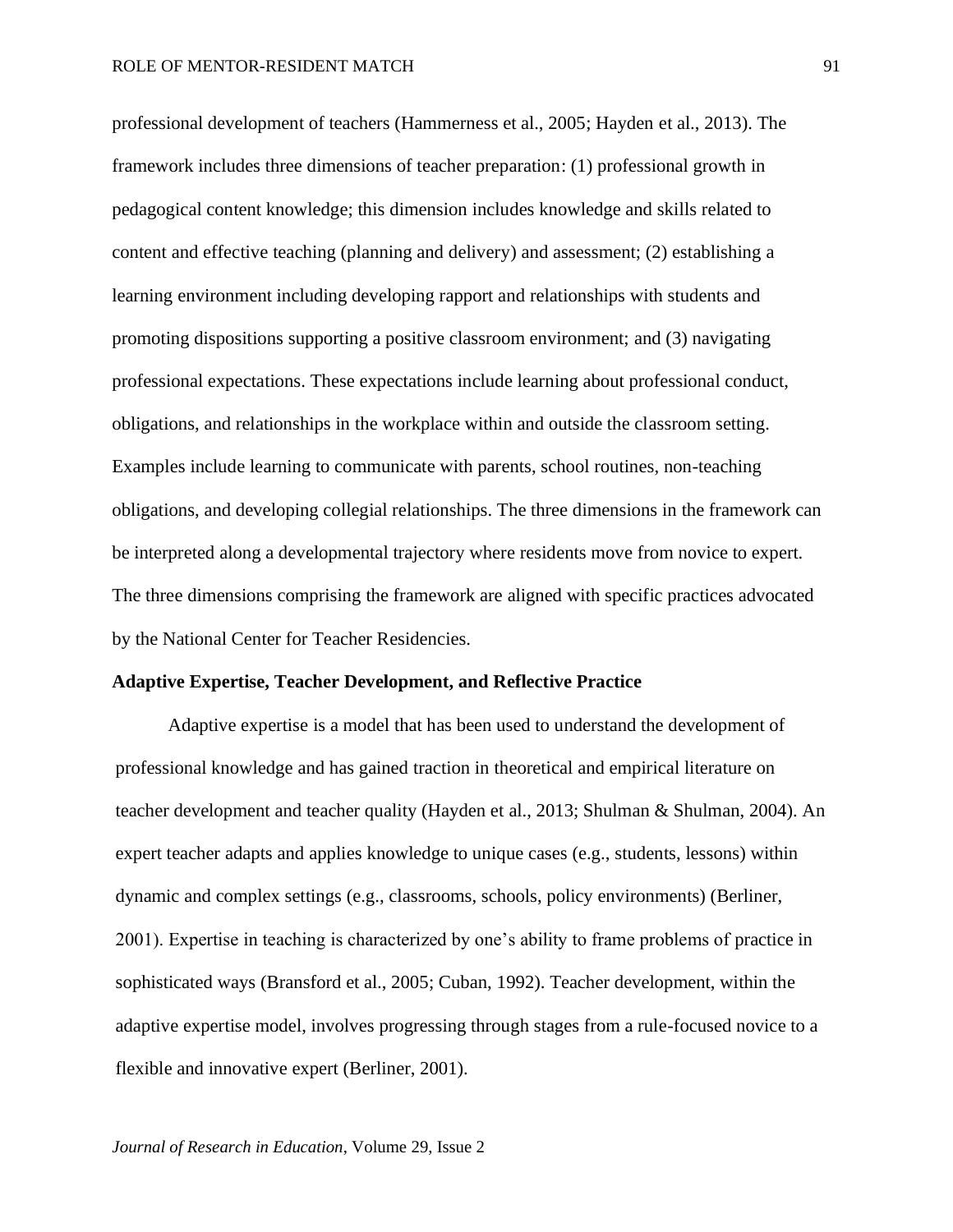In his discussion of teacher learning, Korthagen (2010) calls for blending situated, or practice-based, learning with opportunities for reflection to encourage in-depth understanding of how pre-service teachers can transfer what they are learning in their university coursework to their K-12 classroom placements. This form of professional reflective practice (Schon, 1983) is facilitated by the use of structured protocols, or tools, to guide reflection, dialogue, and make ongoing connections between theory and practice (Reiman, 1999). The value of such tools has been noted especially for teacher preparation experiences (Farrell, 2007; Smith & Ingersoll, 2004; Tillman, 2003), and these elements are hallmark features of the teacher residency program under study.

## **Mentor-Resident Relationships in the Teacher Residency Model**

The nature of the mentor-resident relationship is an essential part of the residency experience. Residents who have a positive relationship with their mentor teacher (MT) tend to have a positive experience during the residency year compared to those who have a less than ideal relationship with their MT. Indeed, Garza and Harter (2016) conducted a qualitative study and found that residents' experiences with their MT differed. Some described having a strong relationship with their MT; others described it as challenging. While few residents characterized their MT relationship as being negative, "some described their mentors as judgmental, critical, insincere, and misleading" (Garza & Harter, 2016, p. 413). One possible reason for differences in MT and resident relationships is how the MT views their role. Feiman-Nemser and Parker (1992) found this to be the case in their study of two different teacher preparation programs, one in Los Angeles and the other in Albuquerque. They found the Albuquerque program had more supportive mentoring relationships than those in the Los Angeles program due to the expectations shared in mentor training sessions.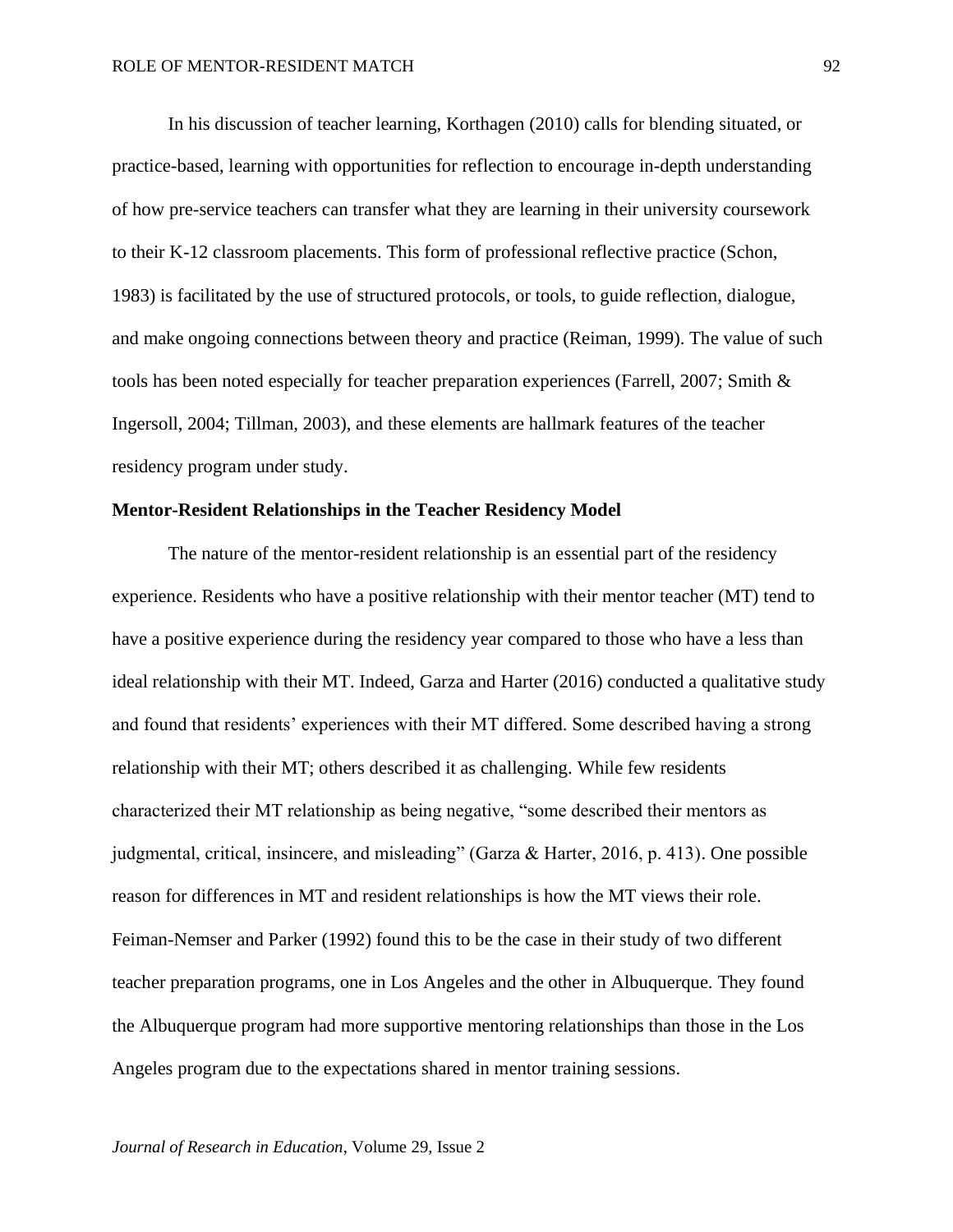One of the central tensions evident in the mentoring literature is the dual responsibility of the MT - to support the professional growth of the resident while ensuring optimal learning experiences for their students. It can be difficult to balance these responsibilities, where providing residents autonomy allows them to fail and grow from instructional mistakes but may have the negative consequence of diminishing the learning and academic progress of the students in class (Aderibigbe et al., 2016; Goodwin et al., 2016). Having opportunities to learn from failure is an important part of the residency experience (Goodwin et al., 2016; Marshall et al., 2020). Pre-service teachers often report learning more from moments of failure than they do from moments of success (Marshall et al., 2020). However, the policy pressures that exist, particularly in urban schooling contexts, are real. Teachers are held accountable for their students' test scores and are ultimately responsible for their learning. This tension can limit a mentor's willingness to support new instructional ideas and approaches initiated by the resident, knowing that some will be less than successful. The current study seeks to learn how the mentor-resident match influences teacher development in an urban teacher residency program.

#### **Context of the Study**

The East Coast Teacher Residency program (ECTR; pseudonym) is located in a midsized city in the Mid-Atlantic region of the United States. The program represents a partnership between a local university and the city's school district, which serves approximately 25,000 students. Three out of four students enrolled in the school district are African American and approximately two-thirds are eligible for free or reduced-price lunch. Almost half of the teachers in the district have five or fewer years of teaching experience, and approximately one in five teachers are in their first or second year in the classroom. This trend is attributed to a high rate of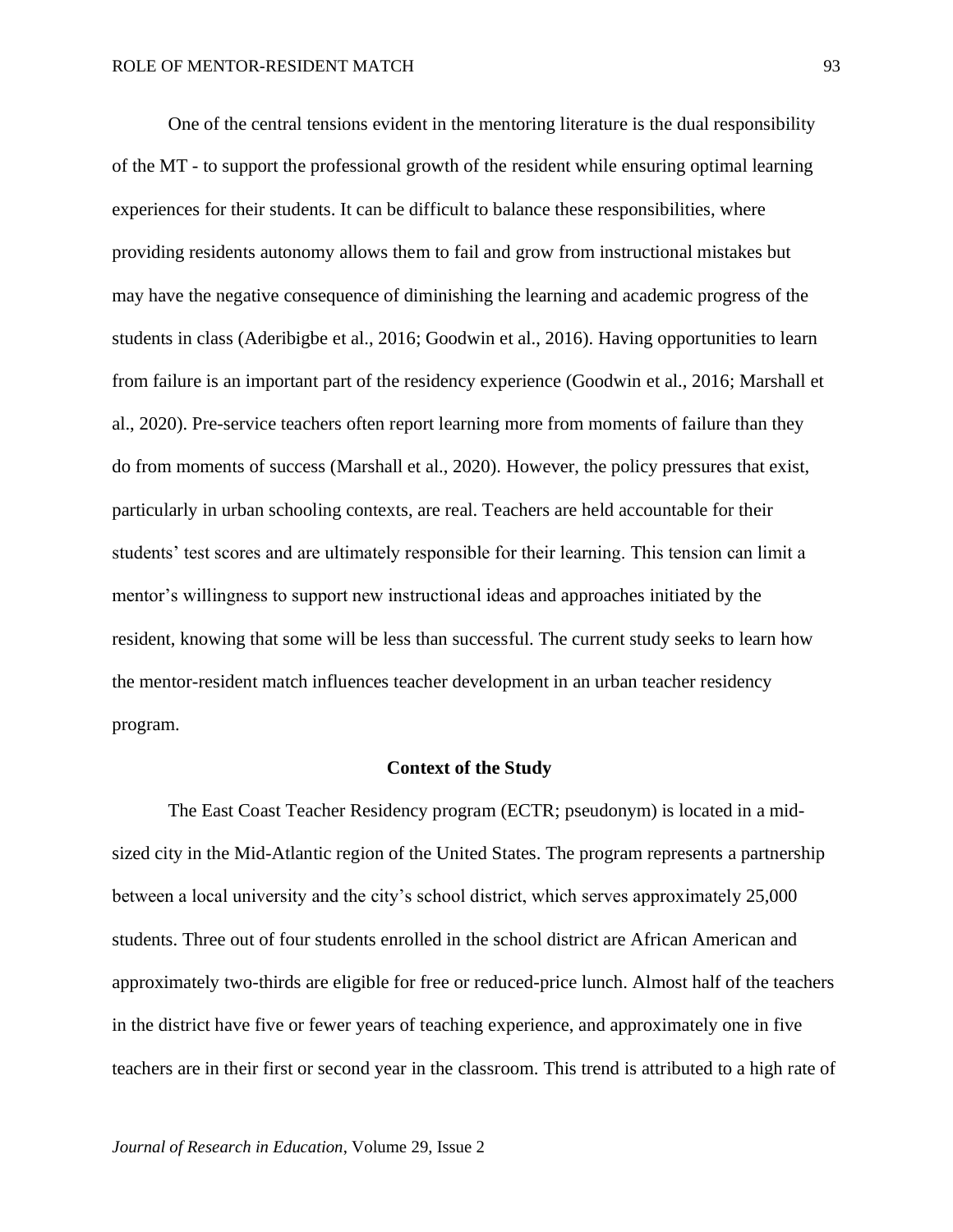turnover, and these statistics are typical for many urban school districts with a high-need student population (Papay et al., 2017). ECTR was created in part to respond to the teacher retention challenges faced by school districts in underserved communities.

The ECTR program is based on the seven principles outlined by the National Center for Teacher Residencies (2018) and was designed to prepare and retain high-quality teachers for success in urban settings. The program prepares elementary, secondary, and special education pre-service teachers for K-12 public education classrooms. Program participants are selected through a rigorous process that includes an application packet, a mini-lesson taught in one of the district's schools in front of students, an individual interview, a group interview, and a reflective writing assignment which asks candidates to respond to feedback on their mini-lesson. All candidates possess a minimum of a bachelor's degree in their content area, and almost half of those selected into the program are persons of color.

Mentor teachers are selected through a similarly rigorous process. Individuals wishing to become MTs must complete an online application. After applications are reviewed, those who advance in the process agree to have an unannounced classroom observation over a two-week period. Following the observation, applicants participate in a telephone interview and respond to feedback on the classroom observation. All MTs must have been a teacher for at least three years in the school district to be eligible. As part of the residency program, MTs receive training and support to use mentoring tools and protocols developed by the New Teacher Center (2020) as part of their evidenced-based coaching model.

The program integrates theory and practice where residents co-teach alongside MTs, gradually assuming more teaching responsibility throughout the school year, while they simultaneously complete graduate-level coursework. Residents are enrolled in 18 credit hours of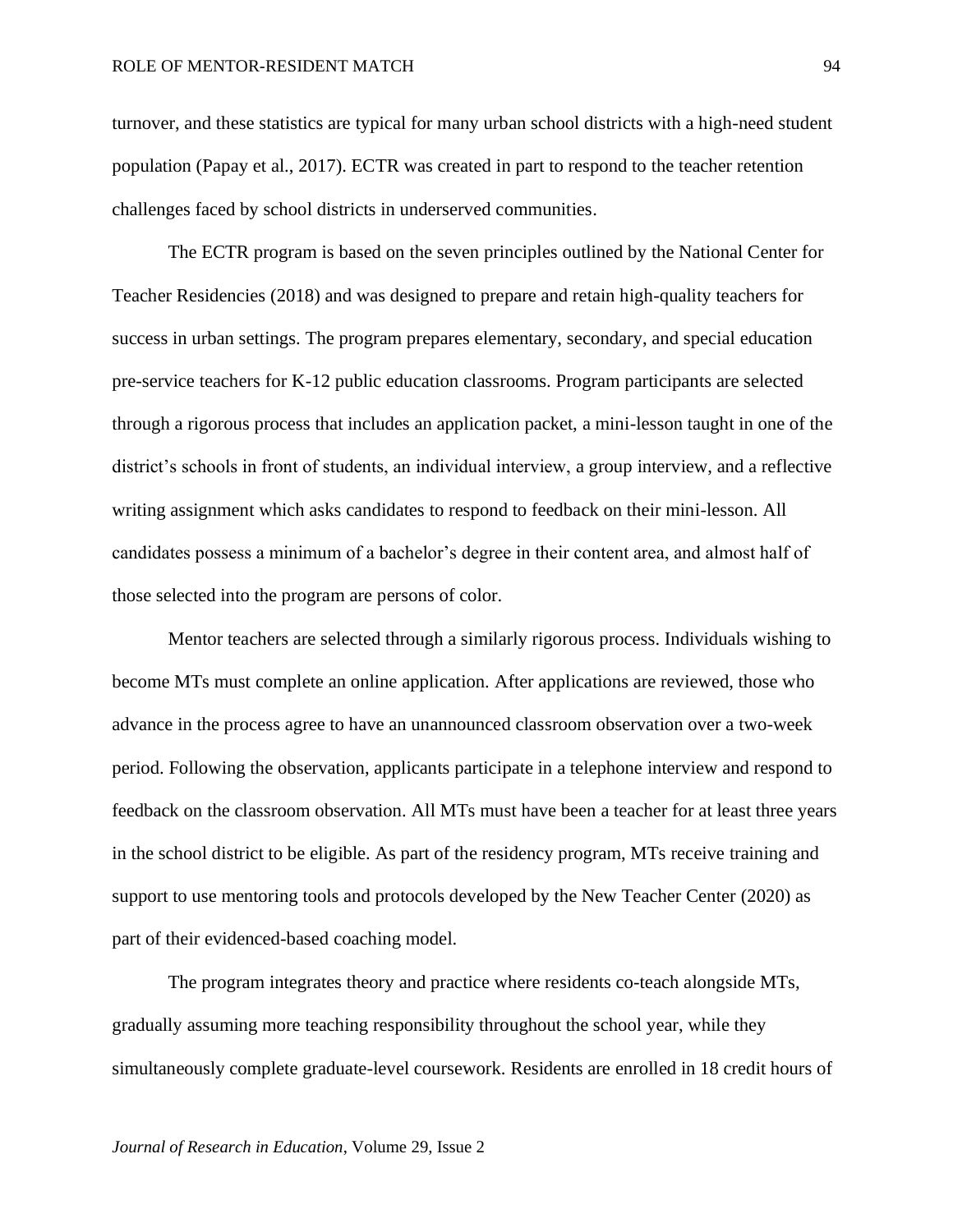coursework during the summer before they are placed in a classroom for four days per week (Monday - Thursday) throughout the school year. On Fridays, residents meet as a cohort to discuss and reflect on their teaching. Following their university graduation, residents spend five days a week in the K-12 classroom until the school year concludes in June. At the conclusion of the residency year, program participants earn a master's degree from the university's school of education, a teacher's license, and are placed with a job in the partnering school district where they commit to teach for a minimum of three years. Residents receive continued instructional support throughout their first two years as teachers of record.

### **Research Method**

### **Design & Data Sources**

This study draws on data collected as part of a larger longitudinal evaluation study of ECTR that followed three cohorts of residents from their residency year into their first two years of teaching. The larger study involved a variety of data collection methods including interviews, surveys and focus groups with residents and MTs as well as document analysis of weekly collaborative reflective logs. The present study used a case study design (Yin, 2014) and includes interviews and reflection logs for the first cohort of residents where there was complete longitudinal interview data - a total of five interviews. Three secondary ECTR residents – Becky, Kevin, and Rachel (pseudonyms) – were purposively selected based on their different experiences with their MTs. We intentionally selected diverse mentor-resident pairs to explore how the match influenced residents' development. See Table 1 for specific school and district characteristics.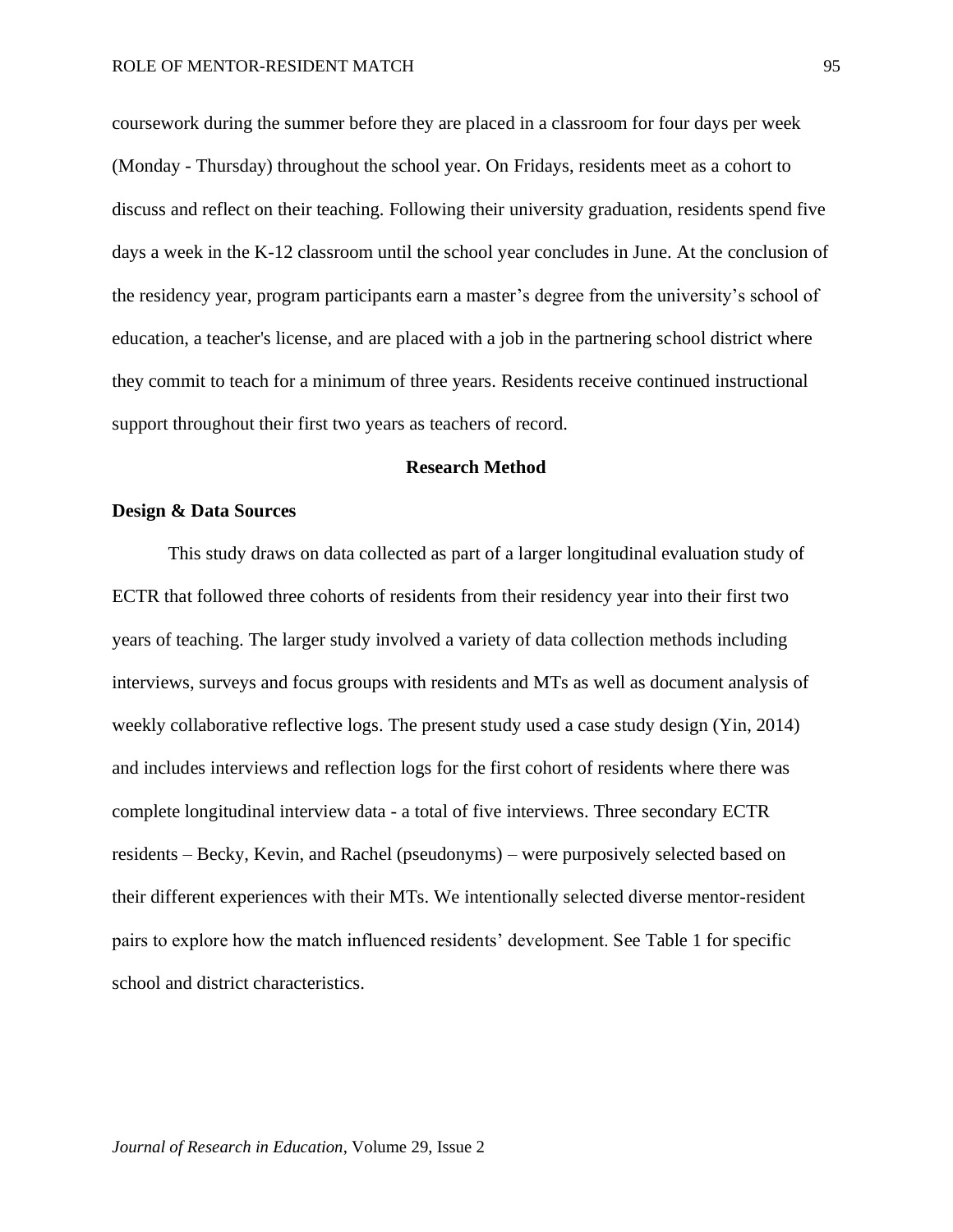## **Table 1**

| Variable                    | District | Plainsman Middle | <b>Braddock Middle</b> |
|-----------------------------|----------|------------------|------------------------|
| African American            | 70%      | 69%              | 53%                    |
| White                       | 10       | 10               | 3                      |
| Latino/a                    | 10       | 19               | 43                     |
| Poverty Rate*               | 75       | 70               | 78                     |
| Reading**                   | 58       | 62               | 42                     |
| Math**                      | 54       | 56               | 45                     |
| Science**                   | 59       | 76               | 53                     |
| <b>Attendance Rate</b>      | 93       | 88               | 76                     |
| <b>Accreditation Status</b> | 58***    | Denied           | Denied                 |

*\_\_\_\_\_\_\_\_\_\_\_\_\_\_\_\_\_\_\_\_\_\_\_\_\_\_\_\_\_\_\_\_\_\_\_\_\_\_\_\_\_\_\_\_\_\_\_\_\_\_\_\_\_\_\_\_\_\_\_\_\_\_\_\_\_\_\_\_\_\_\_*

## *School District and School Placement Descriptions*

*Note: Figures indicate the percentage of the population who identify with the variable of interest. Data obtained from the State Department of Education website. \* Poverty rate is based on the percentage of households who are eligible for free or reduced-price lunch. \*\* Figures represent schoolwide standardized testing proficiency rates for Reading, Math, and Science. \*\*\* Figure represents the percentage of schools within the district that are fully accredited.*

\_\_\_\_\_\_\_\_\_\_\_\_\_\_\_\_\_\_\_\_\_\_\_\_\_\_\_\_\_\_\_\_\_\_\_\_\_\_\_\_\_\_\_\_\_\_\_\_\_\_\_\_\_\_\_\_\_\_\_\_\_\_\_\_\_\_\_\_\_\_\_

*Journal of Research in Education*, Volume 29, Issue 2 We used multiple data sources to capture participant experiences related to their mentor match. Doing so allowed us to corroborate their unique experiences. While interviews provided overall experiences of the mentors and mentees captured at critical time points, the collaborative reflection logs depicted weekly experiences during the residency year in ways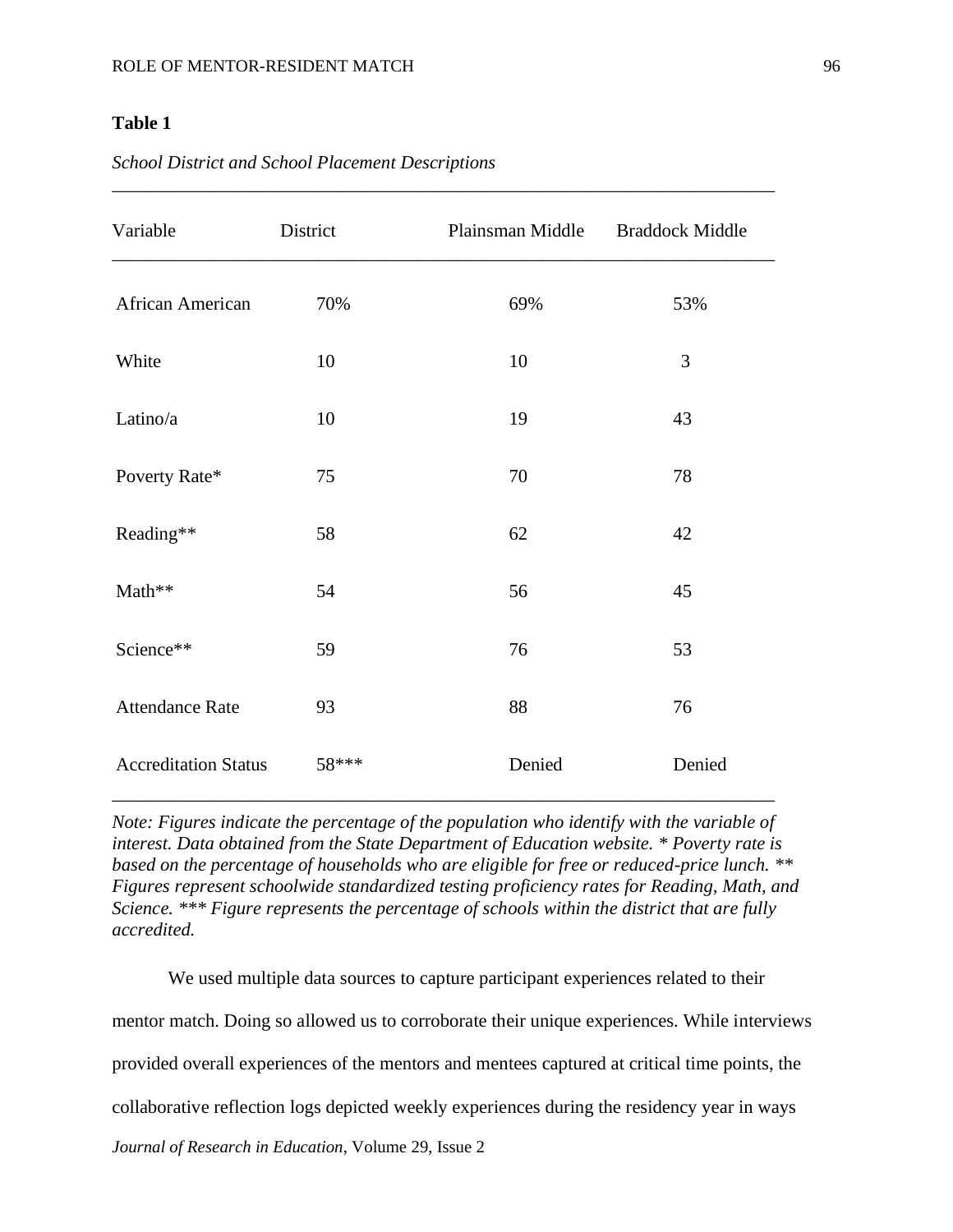that added detail to participants' overall descriptions.

### **Data Collection**

#### *Interviews*

Residents participated in five semi-structured interviews over the course of the three study years - two interviews during the residency year, two in their first year and one in their second year of teaching. MTs were also interviewed at the end of the residency year. Resident and MT interviews averaged 45 minutes, were audio recorded and professionally transcribed. End-of-year focus groups were also conducted with the MTs as a part of the program evaluation. A total of 15 resident interviews, 2 MT interviews, and 1 MT focus group were included in this analysis.

### *Reflective Coaching Logs*

Each resident-mentor pair or dyad (henceforth referred to as dyad) completed weekly collaborative coaching and reflection logs (henceforth referred to as logs) during the residency year. The logs provided opportunities for reflection, allowed for documentation of resident growth and challenges, and ensured some accountability for using the coaching tools. The logs were comprised of 19 items classified into four sections: (1) basic information such as individual names and dates; (2) open-ended prompts on what residents were learning in their coursework, resident and coach successes and challenges; (3) the time the resident spent soloteaching, co-teaching, and supporting classroom activities; and (4) checklists on coaching tools used and the type of support provided. Dyads submitted logs to the program supervisor at the end of each week for feedback and to guide coaching support. The log items were assigned numeric indicators to capture completion and the quality of information provided, in terms of missing, relevant, and substantially detailed responses. The reflective logs had numeric and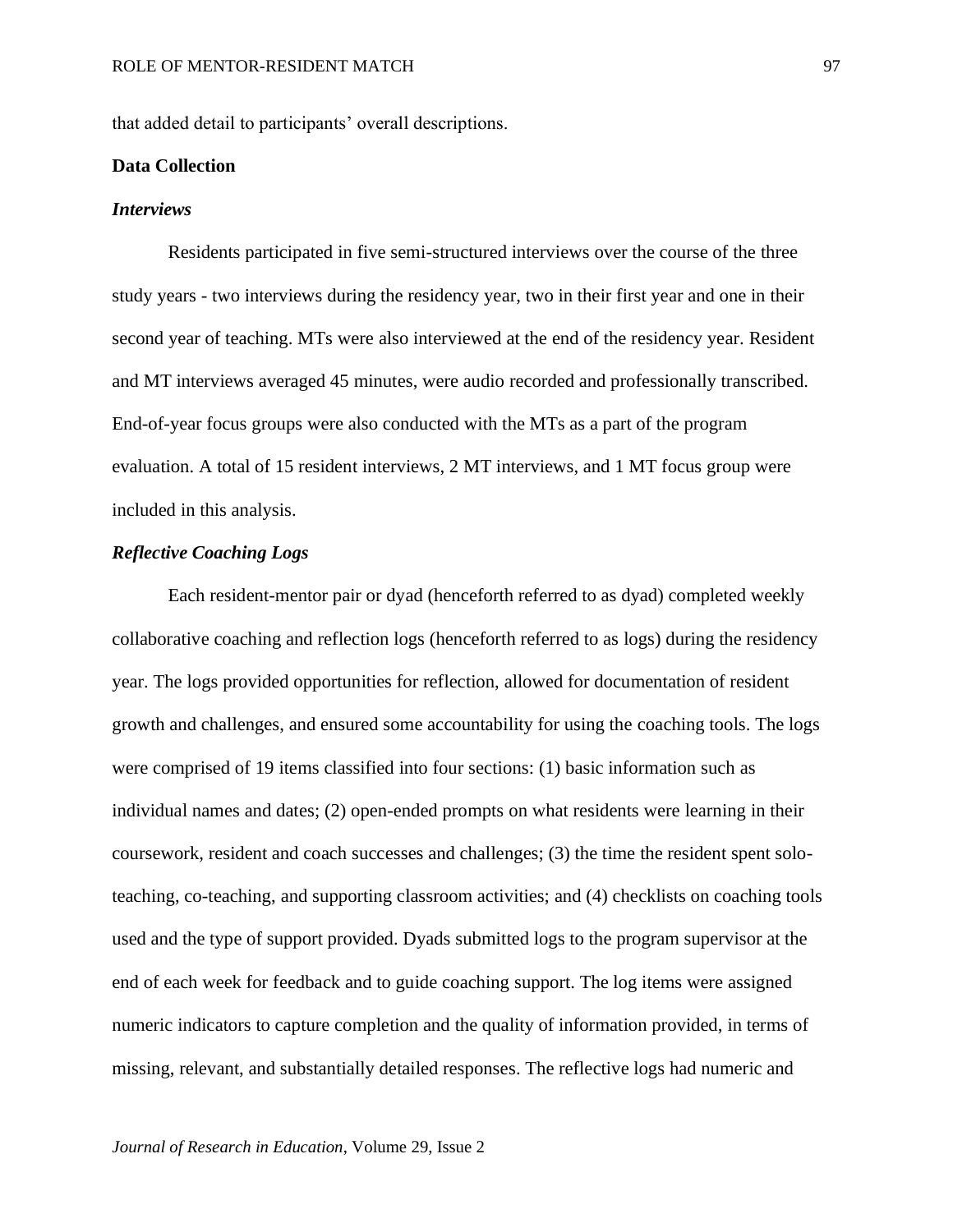narrative details that were analyzed using mixed analytic techniques. Approximately 95% of reflective logs contained relevant, codable comments which indicate that the dyad meaningfully engaged in the reflective exercise each week. A total of 77 logs are included in the analysis.

### **Data analysis**

## *Interviews*

A constant-comparative approach (Strauss & Corbin, 1990) was used to analyze the interview transcripts and identify emerging patterns. Initial codes were informed by the conceptual framework previously described and were then expanded based on transcripts and researcher memos (Maxwell, 2013). The codes used for analysis reflected the conceptual framework and participant voice. For the interview data, four members of the research team met bi-weekly to review coding, discuss interpretations, and resolve coding disagreements. Focus group data from the larger program evaluation were used to supplement the interview data. Data analyses were conducted in ATLAS.ti versions 7 and 8.

## *Collaborative Coaching and Reflective Logs*

Three additional members of the research team met bi-weekly to analyze the collaborative logs. The analysis of the logs was conducted in two stages. The first stage included coding and importing the quantitative elements of the logs into a database. The second stage involved the coding of the narrative information in the logs. When possible, codes common to the interview data analysis were used. However, several additional codes were needed to capture log information specific to challenges such as contextual constraints that influenced coaching, ideas about classroom status and ownership, for example. Numeric data indicated that Becky and her MT showed a lower level of adherence to the coaching model; Kevin and his MT demonstrated variety in their use of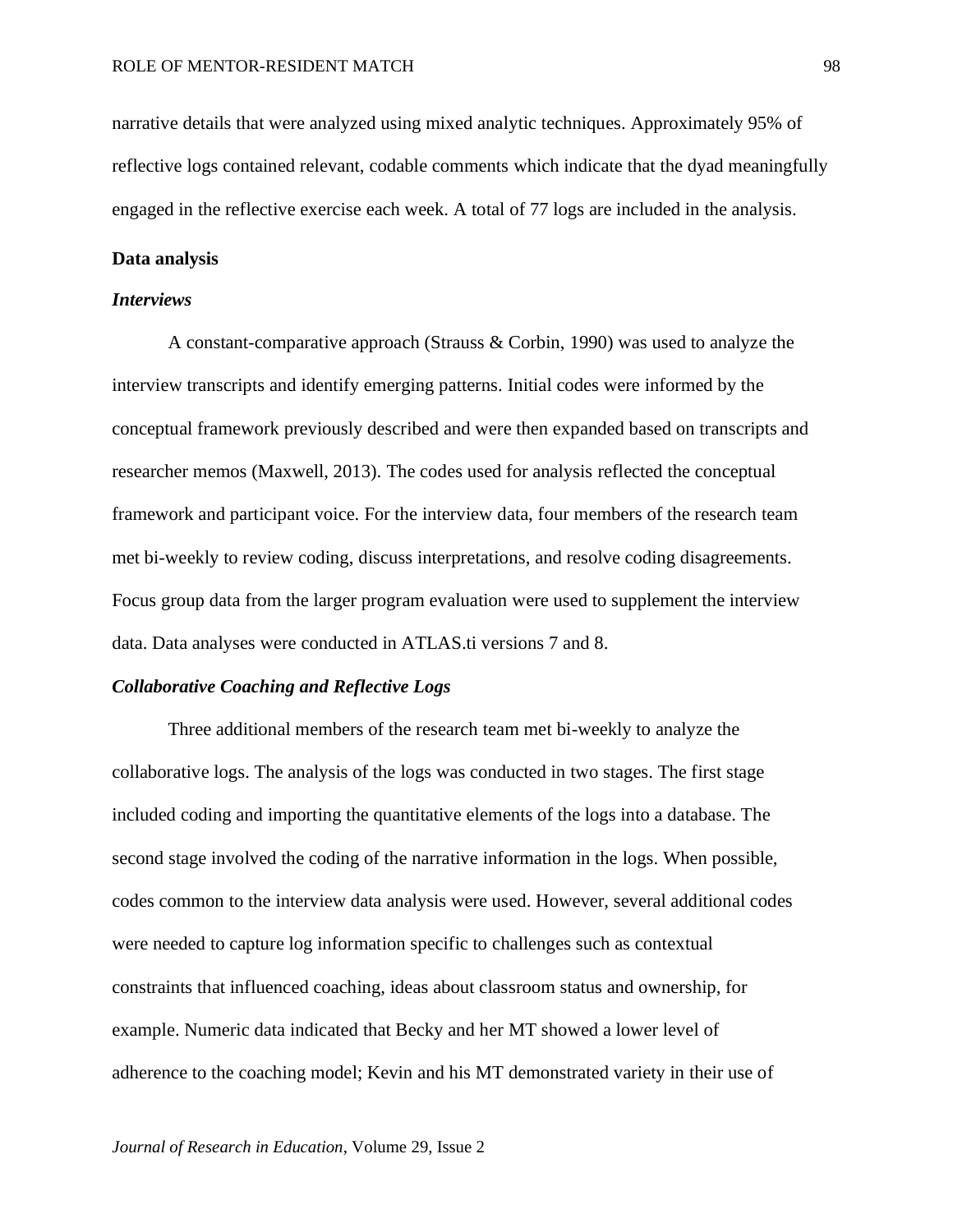coaching tools. Whereas Kevin spent the most time solo teaching each week of the three residents ( $M = 669$  minutes/week), Rachel solo taught for roughly half that amount of time each week ( $M = 333$  minutes). A detailed description of the analytic techniques of reflective logs is presented elsewhere (Varier & Abrams, 2018). See Table 2 for an overview of the log data. The full research team met monthly to ensure that data were being analyzed similarly across multiple sources.

## **Table 2**

#### *Resident-MT Log Data*

| Resident                                | <b>Becky</b>  | Kevin | Rachel    |
|-----------------------------------------|---------------|-------|-----------|
| Total # of logs                         | 25            | 27    | 25        |
| % of logs with<br>detailed responses    | $8 - 100\%$ * | 100%  | 48 - 100% |
| Mean weekly minutes<br>of solo teaching | 516           | 669   | 333       |

*Note: \*Becky and MT had only one missing data point for the text responses across seven prompts. In this case, only 8% of log comments for one prompt were detailed (i.e, more than three sentences of relevant comments).*

## **Findings**

We used participants' descriptions of their relationship with their MT from the

interviews to develop a profile of each dyad's match. By match, we broadly refer to the nature

of their relationship and interactions and were explored from the interviews, focus groups, and

logs. We use these profiles to make sense of the resident's development during the residency

year. See Table 3 for description of the mentor-resident dyads.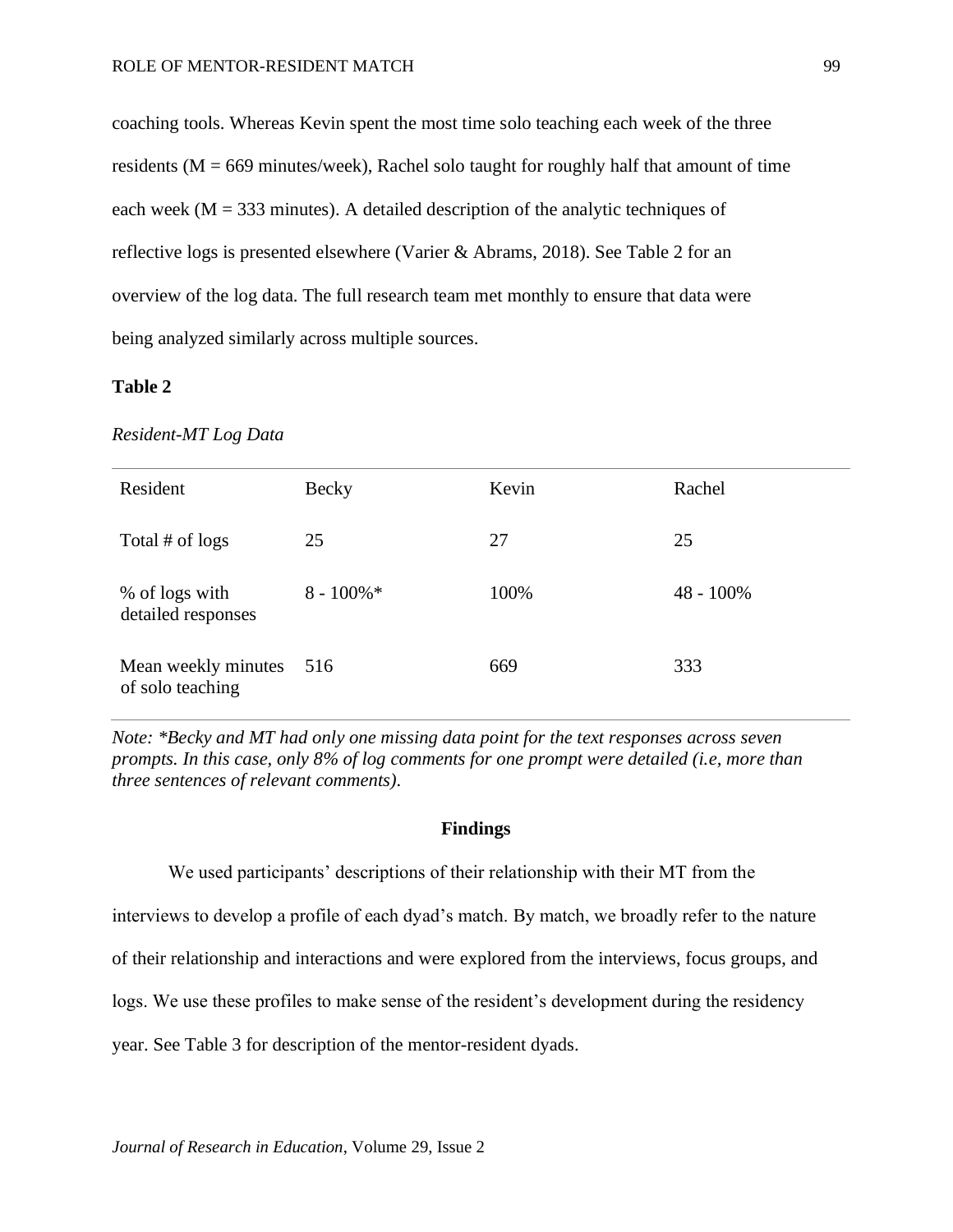## **Table 3**

## *Descriptions of Resident/Coach Dyads*

|                                          | Kevin               | Becky                                         | Rachel                 |
|------------------------------------------|---------------------|-----------------------------------------------|------------------------|
| Subject area                             | <b>Humanities</b>   | <b>STEM</b>                                   | <b>STEM</b>            |
| MT teaching experience                   | More than 10 years  | Five or fewer years                           | Five or fewer years    |
| Coaching style                           | Directive           | Flexible                                      | Flexible until testing |
| Nature of relationship                   | Professional only   | Professional and friends<br>outside of school | Professional only      |
| Role of resident in<br>classroom         | As a student/mentee | As a teacher from day one                     | As a student/mentee    |
| Openness to resident trying<br>new ideas | Hesitant            | Flexible                                      | Flexible until testing |

## **Becky**

Becky attributed her positive experience to the fact that she was "pretty well matched" with her MT. She was appreciative of her MT's willingness to share resources, noting, "[My MT] opened up their file cabinet for me and allowed me to take… plans and adapt them to ways that I see fit." Her MT echoed this sentiment and explained they were "similar in temperament and were at the same life stage" as "both are around the same age and had other careers before entering teaching." Becky's MT described her as being "down to earth and calm," and Becky saw her MT as being flexible and open to her trying new ideas in the classroom. Log comments consistently reflected a strong partnership described as "a well-oiled machine."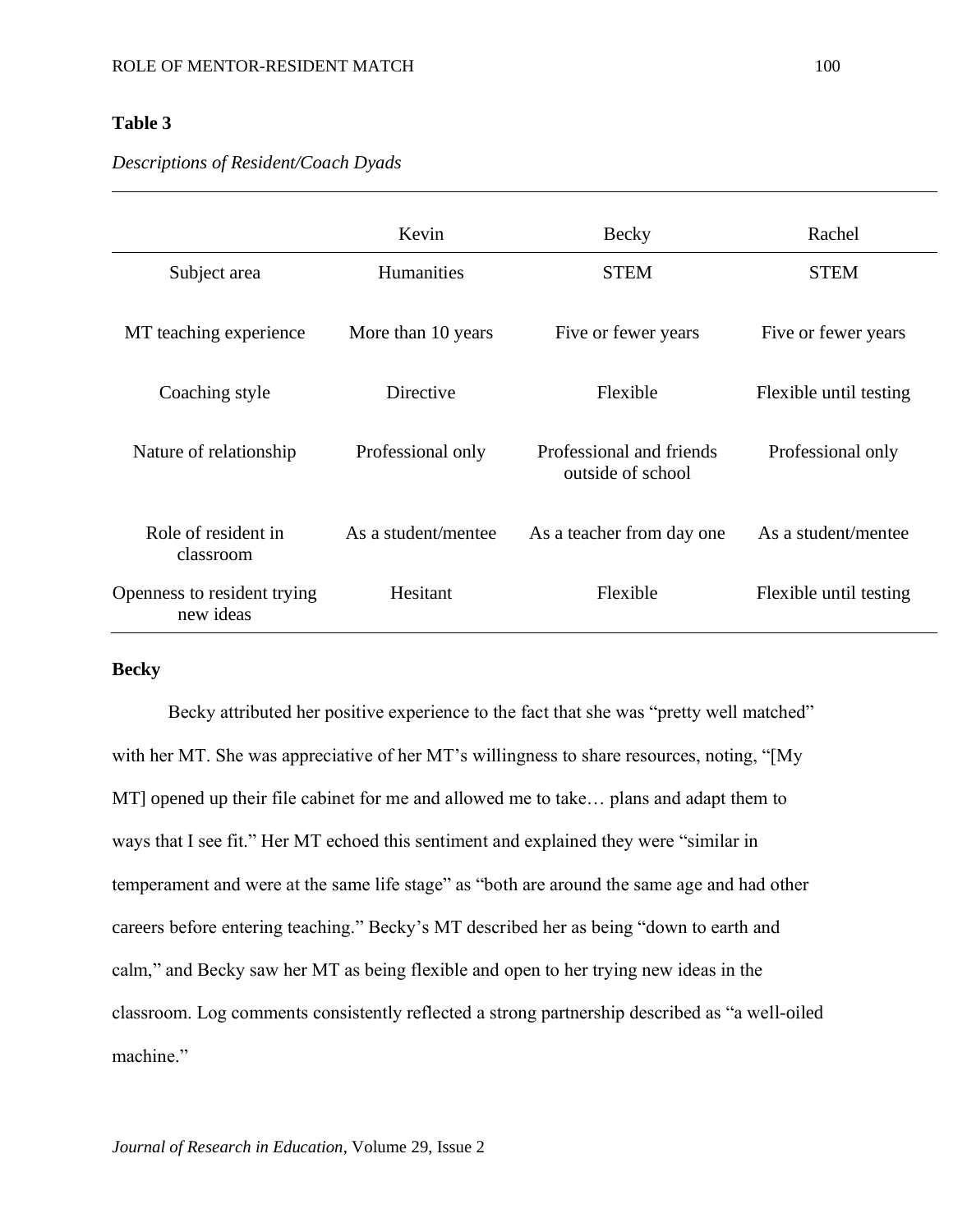Kevin shared mixed feelings about his relationship with his MT. He characterized it as "professional," and saw differences in their approaches to teaching. Although the expectation of the program is that residents are viewed as co-teachers in the classroom, Kevin's MT viewed him as a student; they were directive in assigning Kevin classroom responsibilities. Kevin noted a tension when he used new instructional strategies independently, and he felt as though his MT was not as open to him trying out new ideas. In contrast, Kevin's MT described their relationship as being positive, noting that it had "grown a great deal." Their coaching style was more directive; and described coaching in behavioral terms, or as a set of actions, in ways that were not connected to Kevin's professional development. Kevin's MT also acknowledged some of Kevin's challenges were attributable to the fact that "[Kevin] never really felt that it was his classroom, because it was mine, and the kids saw me as the teacher." The logs indicated similar themes where the MT's comments were consistently managerial and supervisory and documented progress on the implementation of the coaching model. The logs noted instances of classroom experiences as opportunities "given" to the resident.

## **Rachel**

Throughout the residency year, Rachel described her relationship with her MT as positive, but hinted at possible tension. She described how they each had to "invite each other into their planning" and avoid "stepping on [the MTs] toes." Rachel acknowledged differences in their teaching styles, and the amount of planning she seemed to prefer compared to her MT. Despite any differences, Rachel acknowledged that she learned from her MT, especially how to "make [her content area] more accessible by supplementing with analogies and metaphors." Rachel described her MT as being "very accessible." In a focus group, Rachel's MT and others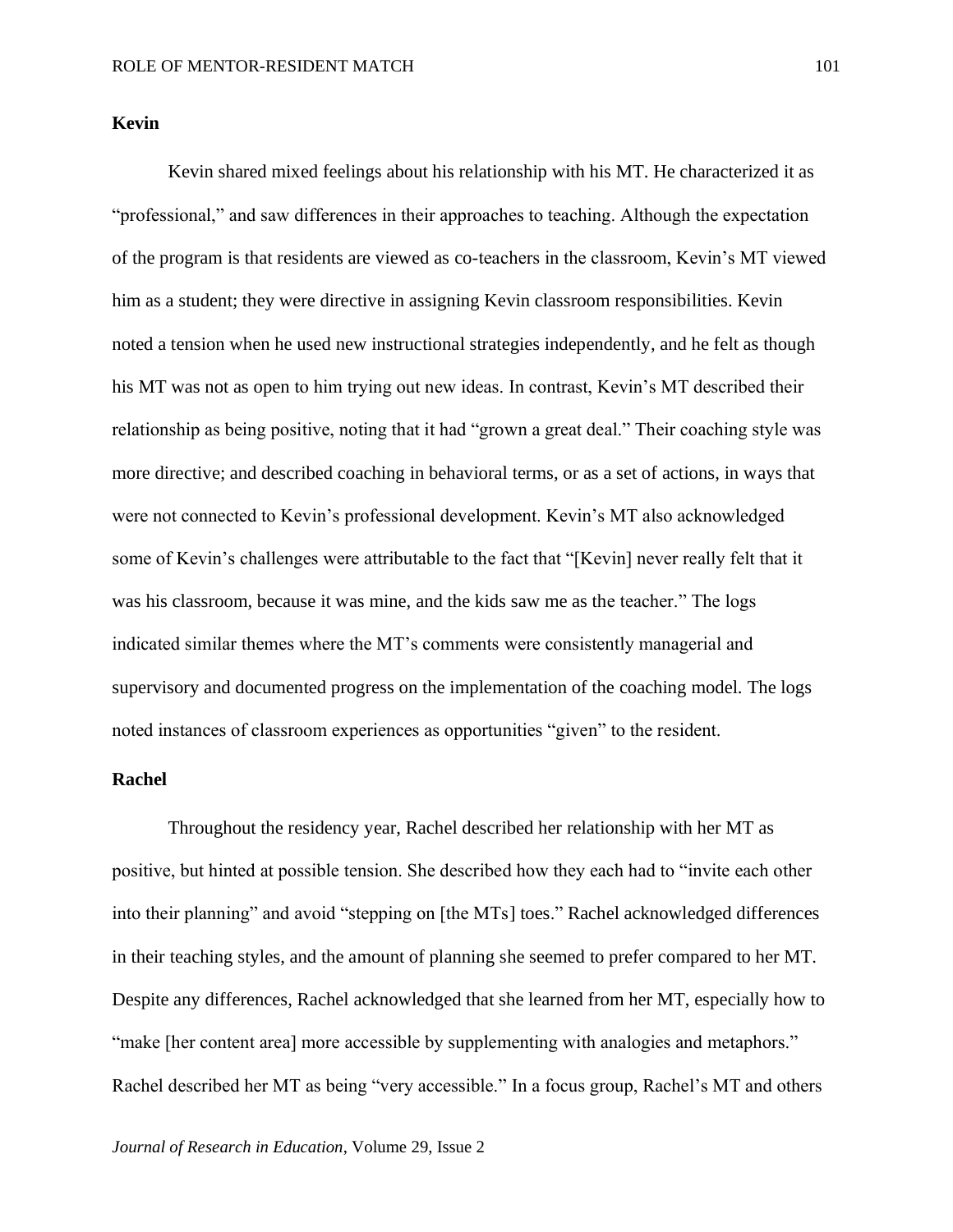revealed relinquishing control of their classrooms was challenging. Rachel felt "more friction" with her MT due to her increasing levels of confidence over the course of the residency year. As the end-of-year statewide testing approached, Rachel noted that her MT was less supportive of her trying new teaching ideas.

We examined the residency experiences as documented in the logs and described in the interviews according to each mentor-resident dyad. One MT did not participate in an interview, so we used data from a focus group they participated in as another data source to consider. Each week, dyads completed the logs collaboratively noting what was working well, what was challenging, and next steps for both the resident and the MT. The analysis of the log comments revealed themes about the resident's strengths, areas of improvement for both the resident and MT, and their use of the coaching tools. We then used the resident interviews from the first two years of teaching to learn how this relationship evolved and how the match during the residency influenced the resident's development and success as a teacher. We present main themes for each case.

### **Differential Residency Experiences**

A major theme that emerged from the interview and log data was that each resident had a unique experience that was influenced to a large extent by their placement with the MT and school context. We highlight these differences below.

#### *Becky and her MT's Residency Year Experience*

Becky and her MT had a positive and effective mentor-resident relationship as illustrated by a consistent focus on collaborative instructional practice. Becky regularly noted that planning and delivery of lessons, activities, and assessments were the main focus of their joint-work. As Becky progressed to fully independent teaching, the log entries revealed that she found planning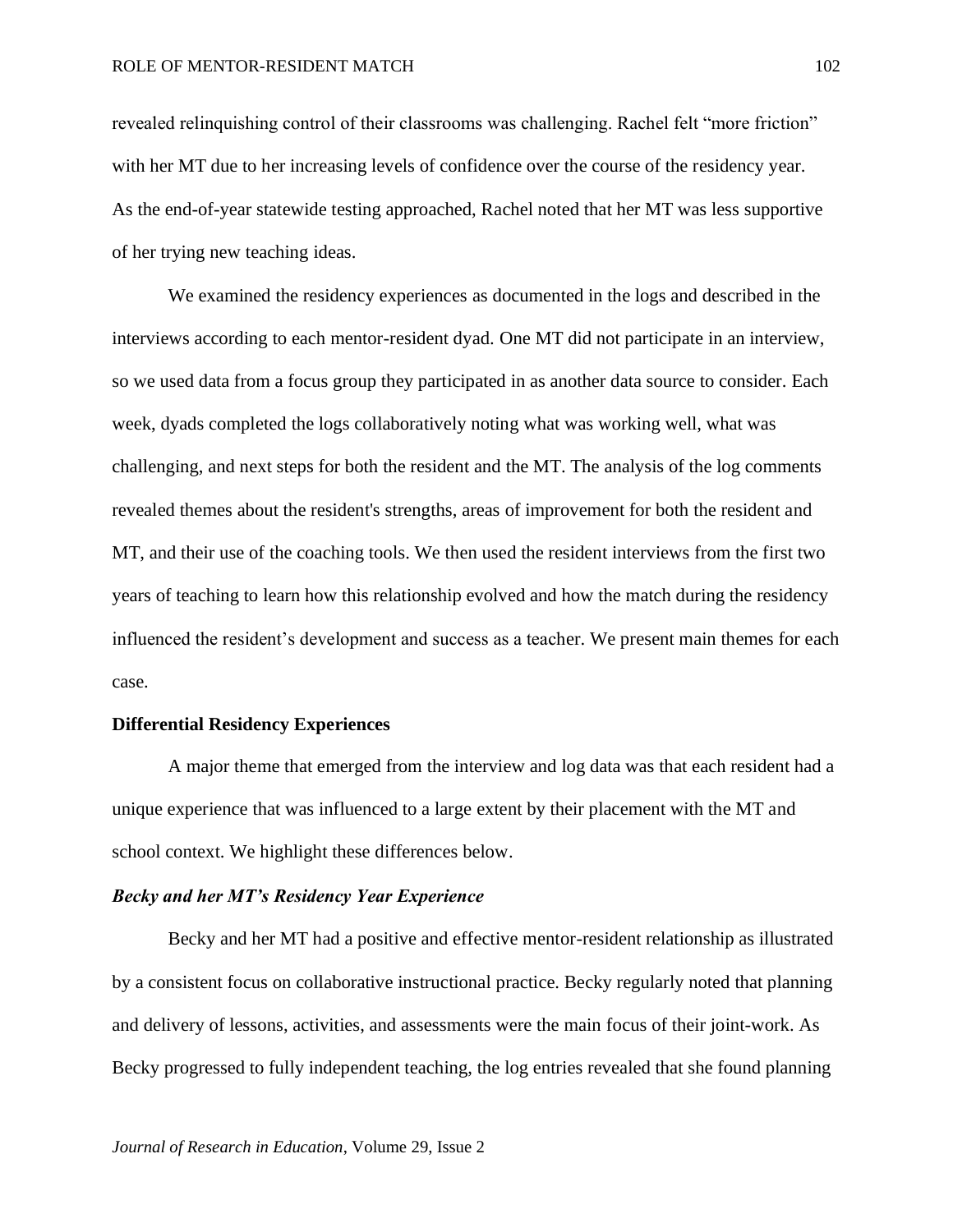ahead challenging. At this point, the dyad was focused on independent teaching, rather than coteaching which enabled the resident and MT to observe and address her challenge with planning. Similarly, grading and staying on top of grading activities was frequently noted as both a challenge and an area that was working well. Becky's MT noted supporting or assisting her with grading and planning as a coaching priority, and stated in a log, "On my end that means setting much harder deadlines and a few 'non-negotiables.'"

Creating assessments, continuous assessment of student learning, and grading were a focus throughout the school year. Log entries specified that summative and formative assessments, using questioning strategies during instruction, and grading student work were all areas of emphasis. Likewise, questioning was a topic that emerged on multiple occasions in the interview data. Becky shared, "My MT is always asking the why's and how's. When I'm up there I'm asking the what's and which's." She and her MT had extensive discussions about her use of questioning techniques; a skill she strove to improve throughout the residency.

The log data from the last quarter of the school year highlighted the emphasis on standardized testing. Narrative comments indicated that Becky and her MT were focused on preparing students to do well on the test. They reviewed tested content, and provided additional support focused on students on the border of passing. Comments revealed that they were managing instructional time, following pacing guides, and finding ways to keep students focused after end-of-year state tests.

Learning to manage student behaviors and classroom management was a common refrain in the resident and MT log comments. The logs suggested that the dyad had classroom management issues with specific classes or class periods. They identified and implemented strategies to create an optimal learning environment. For example, Becky cited throughout her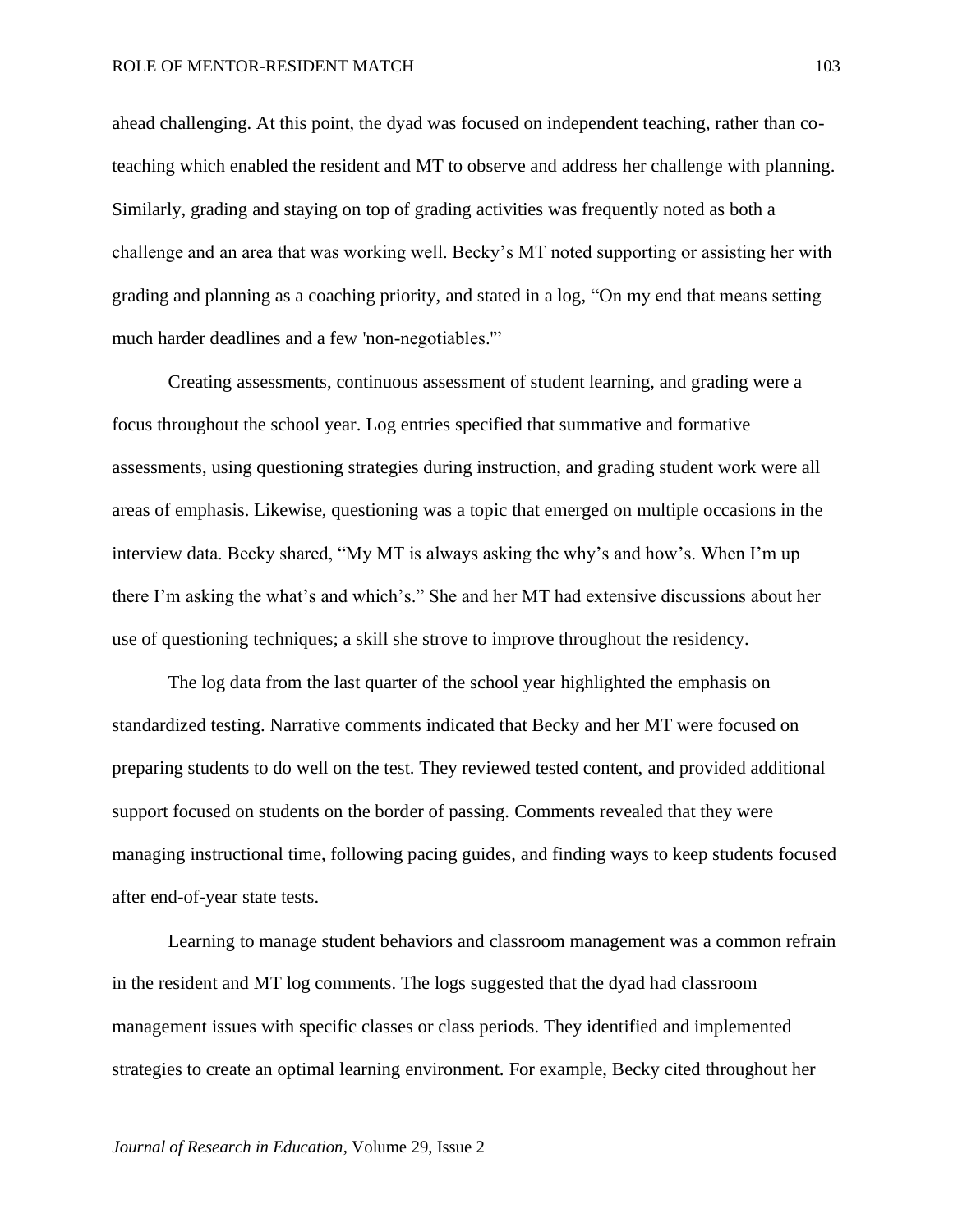residency, and even into her first year of teaching, that she did not "want to be a teacher that yells." She explained that she has observed some teachers can maintain control without raising their voices, "and that's a special skill that I would like to eventually get." Becky also recognized the importance of student relationships to maintaining control in the classroom. While this is a skill she continued to hone, Becky conceded, "But I find myself raising my voice when kids repeatedly don't follow instructions and pay attention." Becky's MT commented as she established her authority and voice during her independent teaching, students were increasingly going to Becky with questions without being reminded.

A main challenge of the coaching model was keeping up with the required use of the coaching tools. Becky's MT frequently commented about the demanding coaching cycle and documentation required. Several log entries mentioned the focus on collecting data to observe and provide Becky with feedback. Although collectively the logs indicated adherence to the residency program components, entries explicitly revealed that the MT struggled with the needed effort and motivation to use the formalized coaching tools designed to support the use of data to guide instructional decision making. The logs reflected not only Becky's but also her MT's professional growth. At one point, some of their students were not seeing Becky as their teacher, and the MT shared overhearing a student conversation about their lack of respect for Becky. Her MT explained, "I understand it's a difficult, or almost impossible task, given she will always appear to them as my 'assistant,' but it bothers me - am I somehow contributing to this?" Interviews with Becky indicated she believed her MT created an environment where she was seen as a teacher from day one. Her MT also worked with Becky to improve her time management skills to complete planning and grading activities.

Becky's MT reflected on their shifted roles in the classroom. The model required the

*Journal of Research in Education*, Volume 29, Issue 2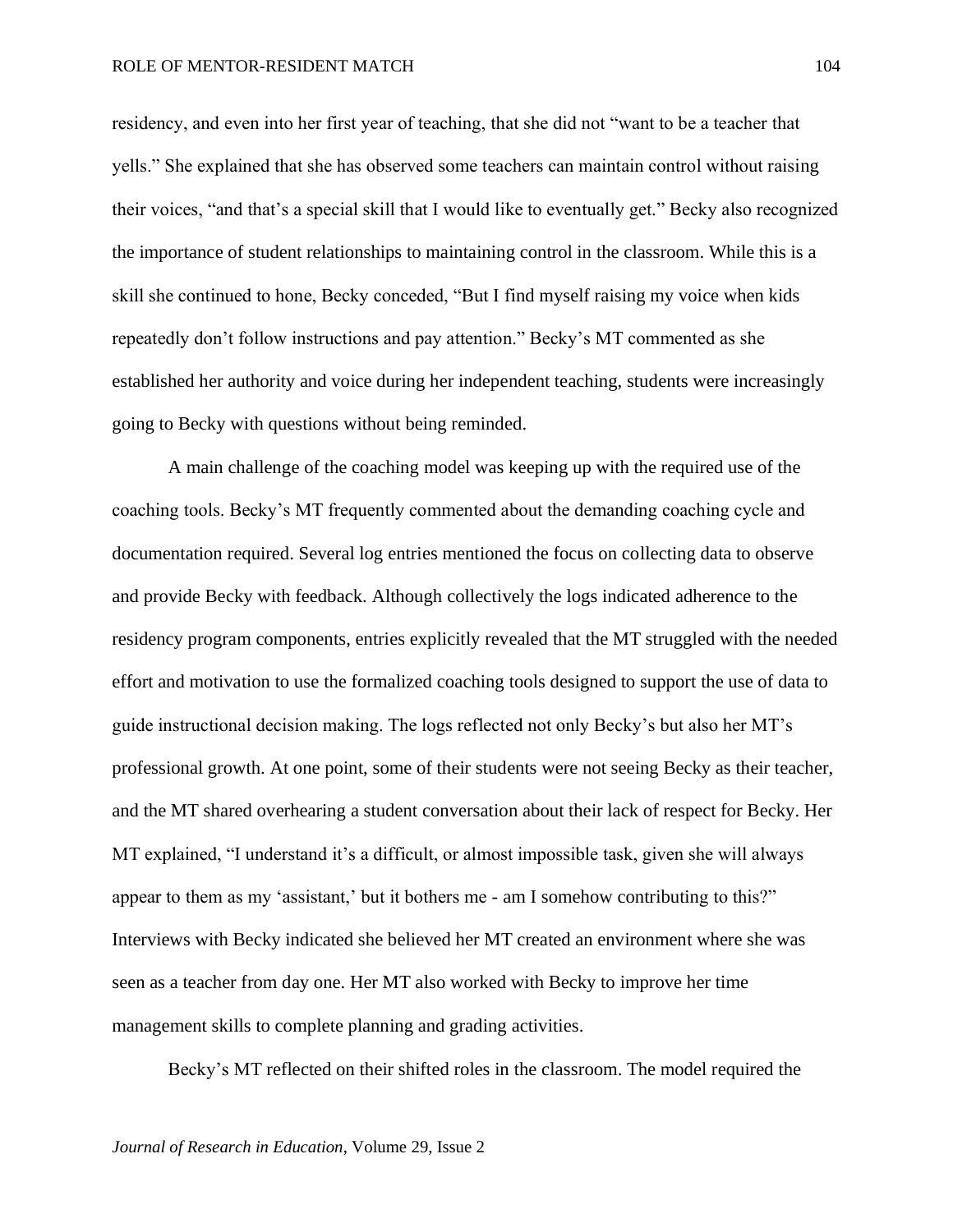dyad work together as co-teachers in the classroom. The MT felt a sense of ownership about tension between responsibility as the classroom teacher and role as a mentor. The MT experienced difficulty adapting to their transition to being out of the classroom (not being the lead teacher) as well as relief at being able to co-teach after Becky's solo teaching experience was completed. Yet, there was substantial evidence that the MT welcomed Becky as a partner from the beginning of the school year. The MT made frequent positive comments about Becky's progress; "I kind of feel like we are a pretty smooth-running machine at this point. Kids go to B with more frequency than me for help and questions, the plans are running well, grading and assessments and classwork are all effective."

## *Kevin and his MT's Residency Year Experience*

The logs for Kevin and his MT showed a high level of adherence to the recommended use of the coaching tools. For Kevin's MT, the most notable theme was their commitment to the mentoring role and growth as a coach. They commented consistently throughout the year about the usefulness of the coaching tools and her desire to improve implementation of the tools. One log entry noted, "The use of the various tools has been one of the areas of strength for me. I have enjoyed using the double planning technique and just being able to lend that listening ear for my resident. I think this experience has allowed me to grow as a professional."

Although interview data suggested otherwise, logs from early in the school year revealed a positive and supportive relationship between Kevin and his MT. Kevin's MT described characteristics related to professionalism (being on time), dedication (staying at school until lesson planning was completed), enthusiasm, and a genuine commitment to building relationships and rapport with students. Kevin experienced initial challenges or growth areas in developing the confidence and assertiveness associated with being in an authoritative position in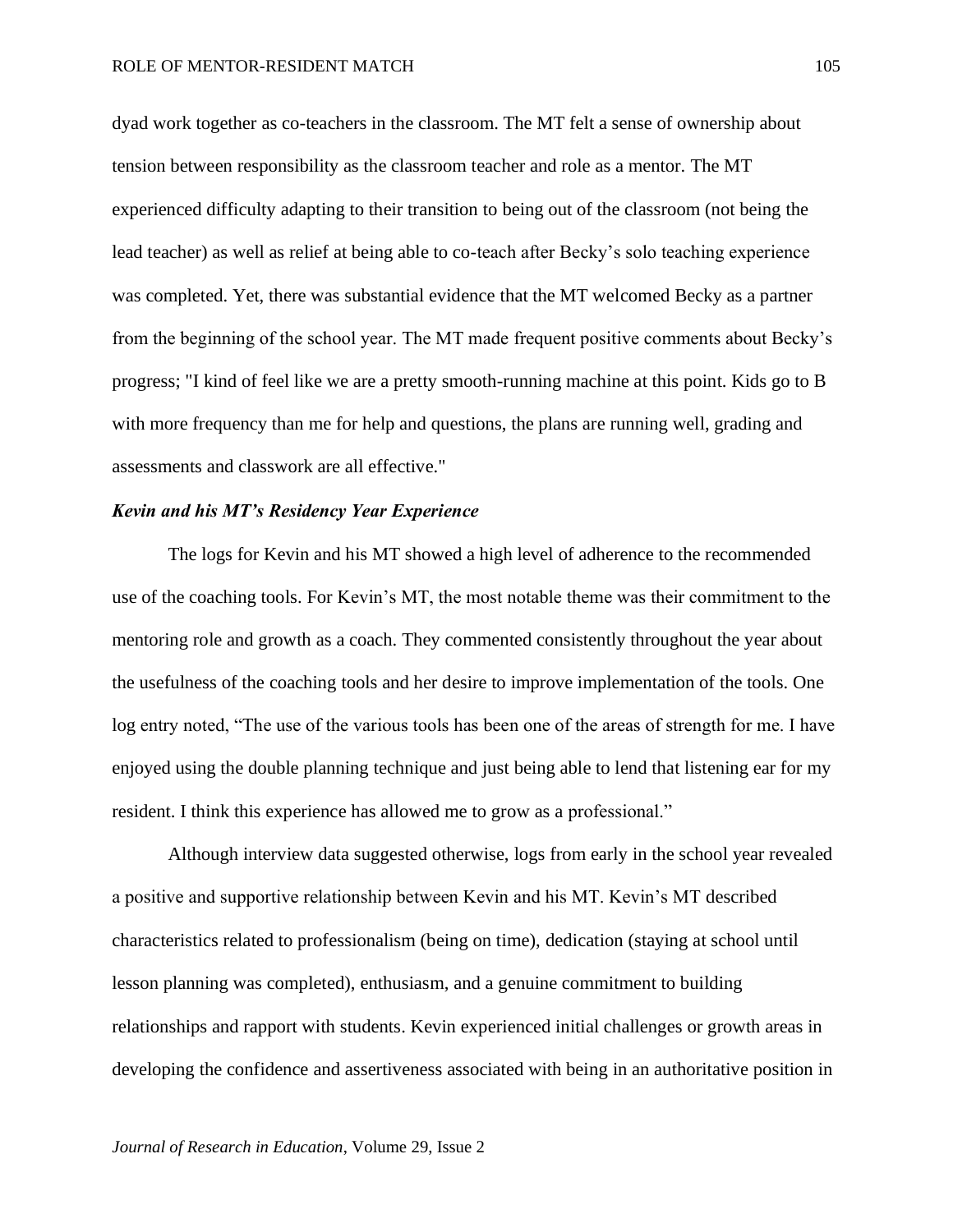the classroom and developing a "teacher voice." Developing his teacher voice was a theme of the logs especially in preparation for lead/independent teaching. One log noted, "(Kevin) is still trying to establish (himself) as a disciplinarian." Even in the last weeks of the school year, this was still an issue for him, and they were actively working on it. Another noted, "Since I am back in the room as the assistant teacher, I am becoming more of the disciplinarian in the classroom. We discussed this at great length this week." The MT would often intervene against their professional judgment:

As a (mentor), I am constantly running to defend Kevin when he has an issue with a student. I often step in to diffuse the situation. I know that this is not a good practice because he will take full responsibility of the classroom soon. We have discussed a plan and different classroom management techniques that he can use*.*

Interview data suggested that Kevin often viewed the classroom dynamic as one of "good cop bad cop," with his MT taking the bad cop role. Kevin felt as though his MT was lacking in their ability to provide the coaching he needed in classroom management, and he had to look elsewhere for guidance. Kevin shared, "I've sort of been reaching out to as many different people as possible to try to get different ideas and techniques on it, especially on classroom management."

## *Rachel and Her MT's Residency Year Experience*

Rachel explained that from the beginning of her residency year, she and her MT established a routine to develop lessons. She shared, "She's been very flexible basically to kind of let me take plans and change them and use some of her resources but also supplement them... since the very beginning I have felt like we've been co-planning." Rachel explained that although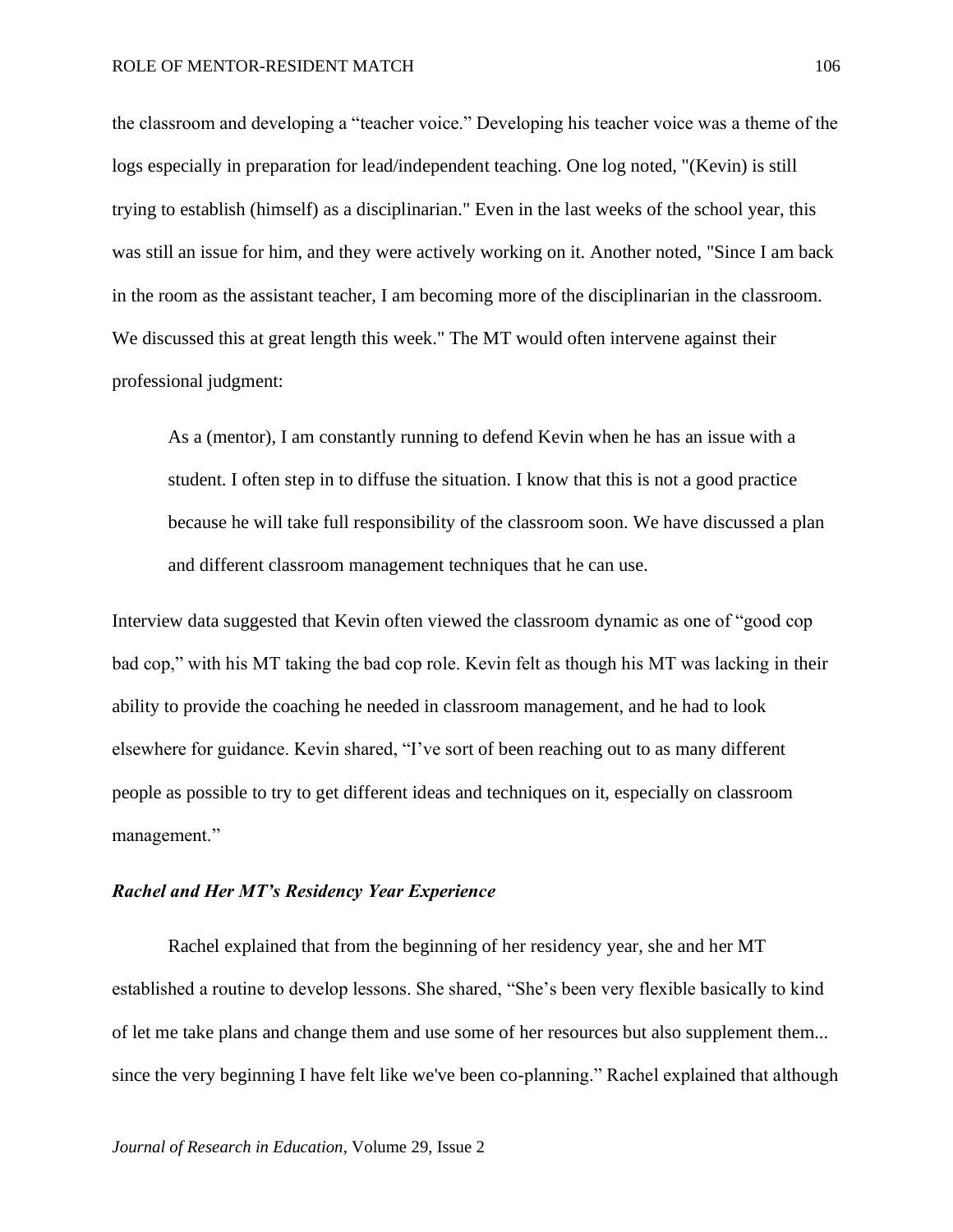her MT did not necessarily need to plan out all of the lessons because they had been teaching the same content for a few years, they were "very accessible" and willing to help Rachel go through the lesson plans after school. While Rachel described that her MT helped her develop a greater understanding of making "[her content area] more accessible, by not using only [contentspecific] terminology, but by supplementing with analogies, and metaphors, and images", she observed that her MT's unstructured teaching style did not work for her. She stated, "In terms of style, they don't really rely on procedures, and are definitely more disorganized than I would like to be, and they don't like grade and hand back papers in a reliable, consistent way."

When asked about the essential lessons learned in their residency, Becky and Kevin discussed the importance of building relationships early in the school year. This was not unimportant to Rachel; she demonstrated that she cares about her students throughout our interviews with her. However, her answer to this question focused on procedures and instructional strategies extensively, before she addressed the importance of relationships. Rachel described classroom management as her biggest challenge during her residency, while feeling most comfortable with planning and delivering instruction. By the end of her residency she stated, "I definitely feel more comfortable in front of the students," and explained that this comfort also extended to "planning more efficiently and knowing how to change [her] plans."

#### **Mentor-Resident Relationship Post-Residency**

Just as resident-MT relationships differed during the residency year, the extent to which residents and their MTs stayed in touch after the residency did as well. Among the three dyads, Becky had the strongest relationship with her MT during the residency year. Unsurprisingly, this relationship continued into her initial years as a classroom teacher. "We live in the same neighborhood. We talk pretty regularly." She explained that her MT shared all of their resources,

*Journal of Research in Education*, Volume 29, Issue 2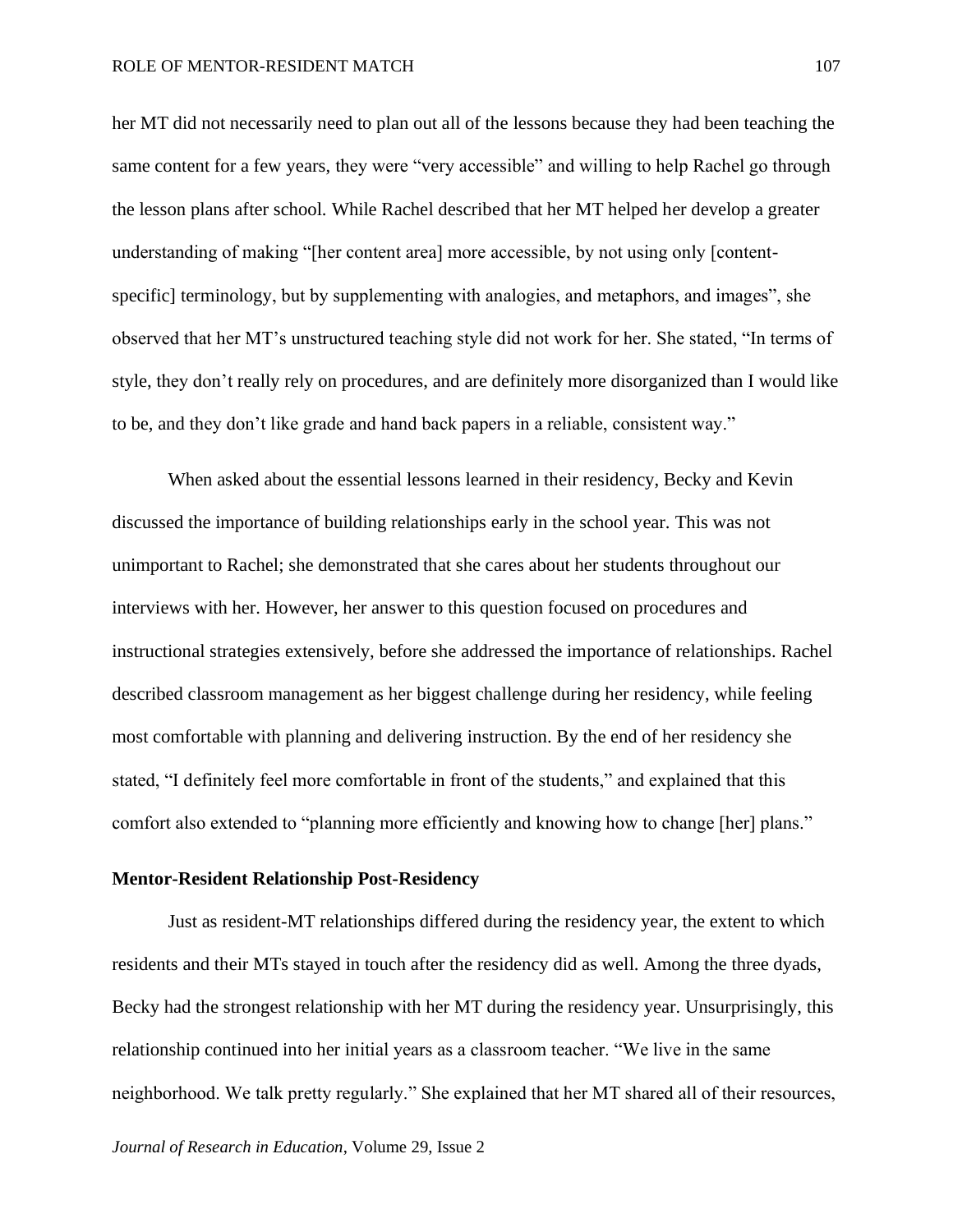and she continued to use them when planning lessons. Similar to the residency year, their relationship remains both personal and professional. Comparatively, Kevin did not have as good of a relationship with his MT during the residency year. After completing the program, he continued to believe that they were not the best match. However, he described their relationship as remaining friendly. He shared, "I mean, yeah, we will meet up and will always be friends. It's good." Their relationship is more personal than professional, as Kevin shared that he prefers to seek out other colleagues to support his classroom practice.

Compared to Becky and Kevin, Rachel had the least communication with her MT following her residency year. Rachel shared that she is not in touch with her MT often, and commented, "The problems I'm having I don't think my MT could help me solve." She further noted that they "only really talk at [district-wide] professional development [meetings]." Her reflections on the residency experience with her MT are mostly positive; however, she also seemed to lament the pairing. She stated, "My MT wasn't very experienced," describing her MT as having the minimum amount of experience required for eligibility. Rachel commented that in many of the areas she has struggled with as a beginning teacher, such as classroom management, she did not feel her MT was significantly better than her at these things.

In summary, the three residents described unique learning experiences and relationships with their MTs. Becky enjoyed the status of a partner and collaborator with her MT and shared similar attitudes toward teaching and learning. They enjoyed a productive professional and personal relationship that was mutually beneficial. Kevin's MT took on a supervisory role and viewed Kevin as a student, rather than a co-partner in the classroom. His MT adhered to the coaching model to provide him with a productive learning experience. Even so, Kevin and his MT differed considerably in their teaching style, which led Kevin to figure out his own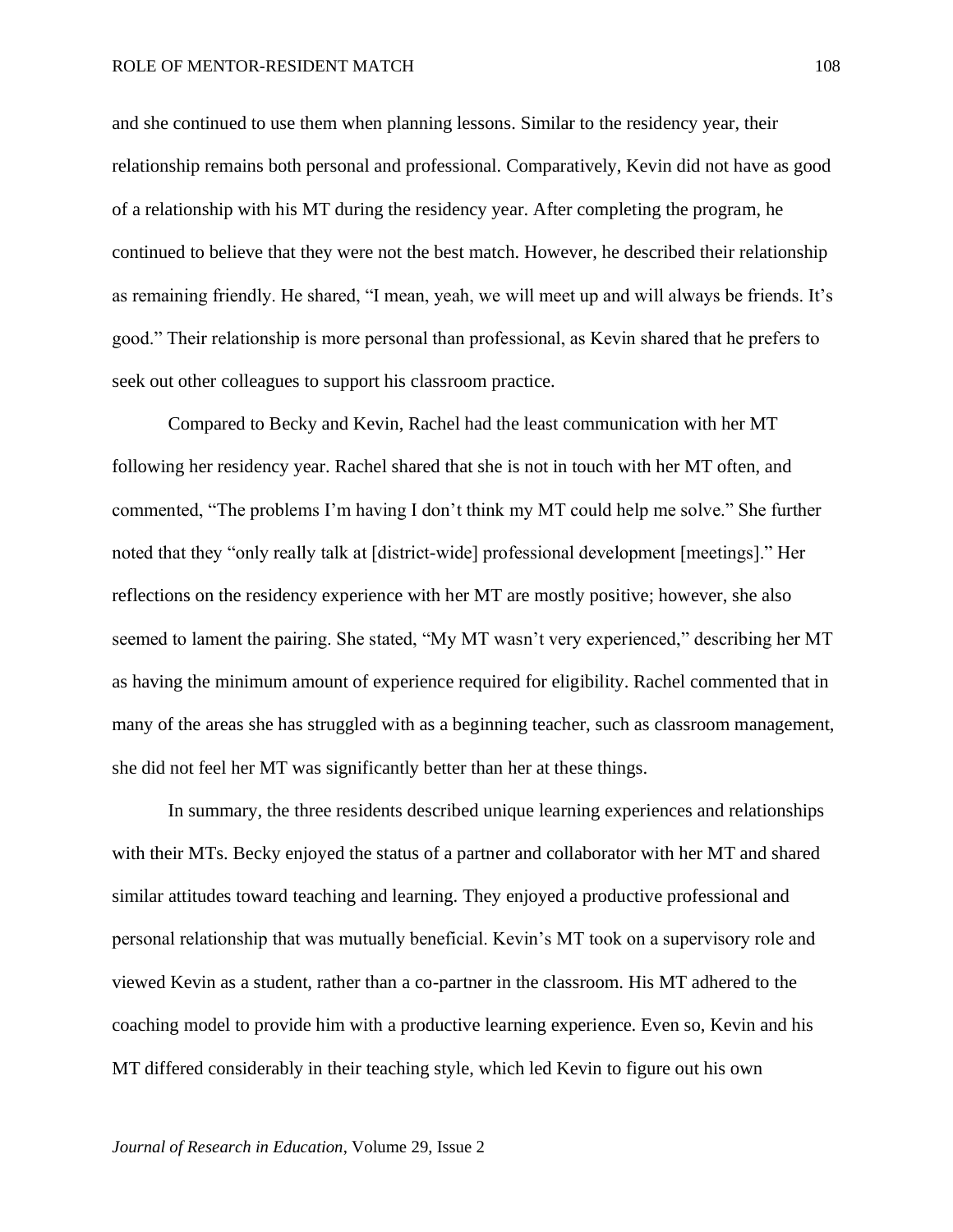preferences for teaching and learning. They maintained a relationship post-residency that became more personal rather than a continuation of a mentor-resident relationship. Similarly, Rachel's experience as a resident with her MT was affected by the limited teaching experience of her MT. This created a partnership similar to Becky's. However, Rachel perceived a difference in their approach to teaching and learning; she did not view her MT as someone with enough experience to help her navigate the initial years as a teacher.

### *Two Years after the Residency*

Many teacher residency programs, including the one we explore here, were created to address teacher retention issues. We were interested in exploring how program graduates thought about their longevity in the classroom. The three teachers organically brought up how they viewed their future as a teacher during the first four interviews, and they were specifically asked about it at the conclusion of their final interview at the end of the second year of teaching. When asked about his future in teaching, Kevin indicated that he will at least complete his three-year service commitment to the school district and that he intends to remain in the field of education. He wants "to do something that involves bringing [students] out into nature. …something along a similar path, but maybe not an actual classroom teacher…" He explained that he has not made any plans to leave teaching but feels that his "lack of organization" and "inability to plan really well" will lead him to "get burned out really easily." Kevin responded that he has a positive and strong relationship with his students; however, this does not always translate to effective classroom management. He shared, "That's one of my struggles. I'm a very friendly person and the kids see that in me, and they don't really see me as an authoritative figure…they love me, but don't always listen." He indicated that he has made strides in communicating with parents and that his classroom management is better than it was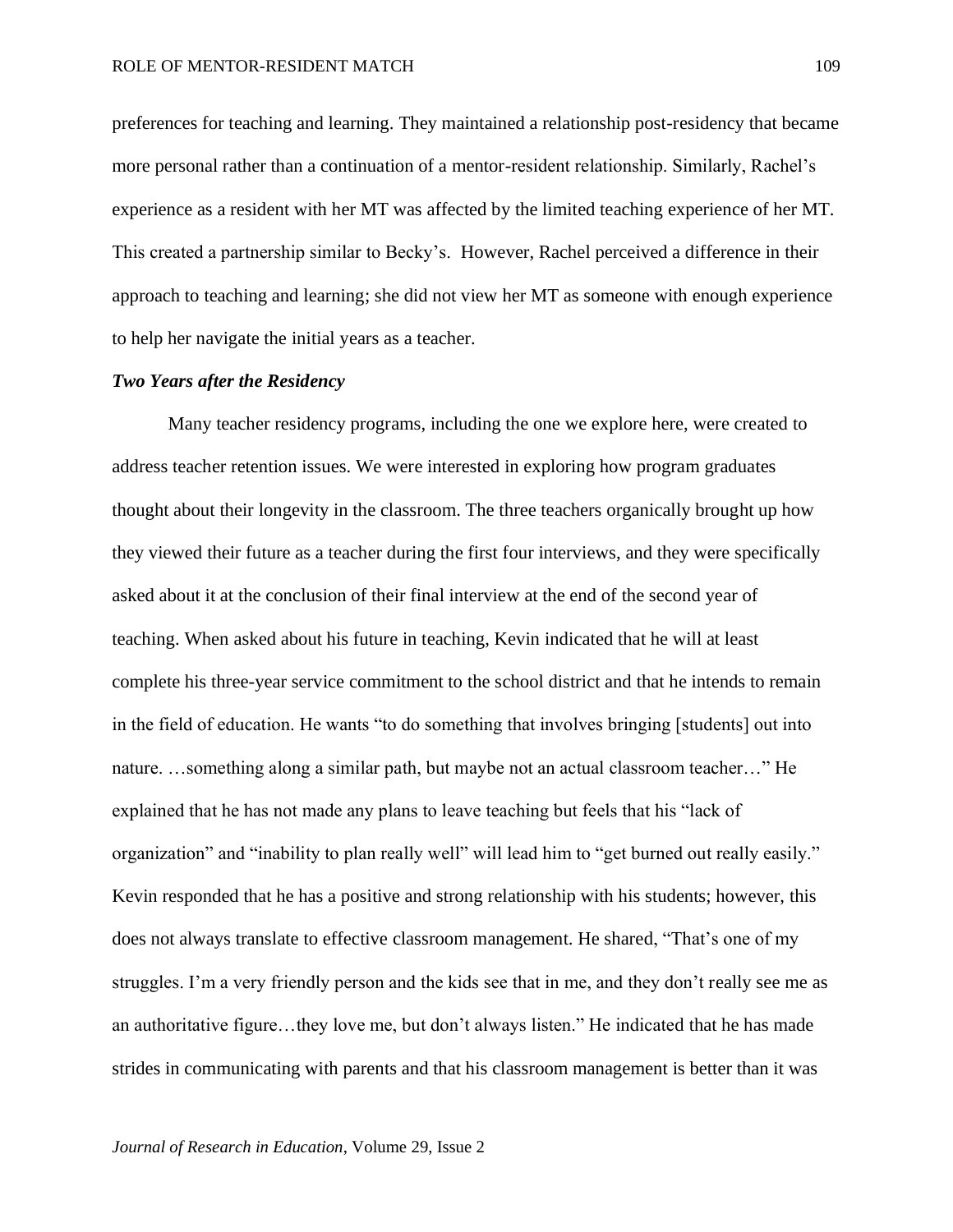the first two years, but this is still a challenge. Kevin also described planning as an area in need of improvement. He stated, "…I'm not good at planning. I've always been a procrastinator my whole life… it's just still something that I always have to work on." When asked if he is in touch with his mentor, Kevin answers, "Not really.…we didn't have the best relationship. …it was good, but we had very different teaching styles." Kevin's challenges with planning and organization were persistent issues that he struggled with during his residency year and was documented consistently in the collaborative logs. By contrast, Becky identified classroom management as a continued area of growth. She stated, "You just have to figure out what your rules are going to be and how you're going to set the tone for the year," noting that "setting the tone goes a long way." She also found that planning her classroom with more structure has worked well. Becky is still in touch with her MT and noted that they continue to share resources with her and that she still relies on them for support. Becky is excited about the changes she will make in her classroom in the coming year and indicates that she plans to remain teaching though she was reluctant to say where.

Throughout the interviews over the three years, Rachel discussed how she saw her future in education. At the end of the residency year, she wanted to become a department chair one day, and pursue National Board Certification, indicating a desire to remain in the classroom long-term. However, throughout her first year of teaching, Rachel began to describe the longevity of her teaching career much differently. Halfway through her first year, she described feeling "grateful for [her] service agreement" that commits her to teaching in the school district for three years, noting that without this commitment it would be tempting some days to "move to [the suburbs] or just quit teaching altogether." Most of her frustration stemmed from her frustration with not meeting her expectations to do the job well enough,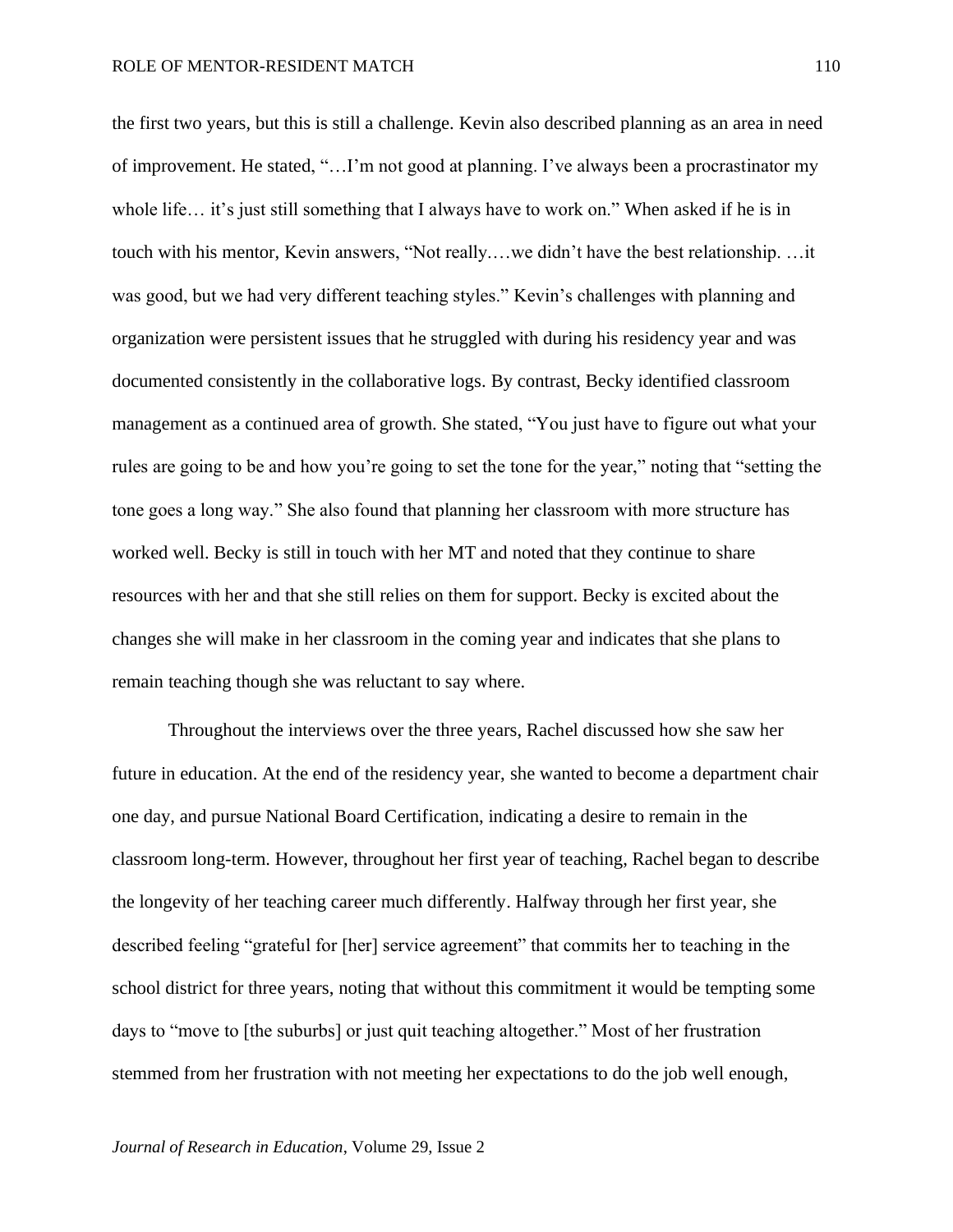though she understood that most teachers do not begin to truly become good teachers until around their third year.

By the end of her first year, Rachel stated that she "always thought of ECTR as a fouryear commitment." She seemed prepared to remain in the classroom for the long-term just one year prior. However, by the end of her first year of teaching Rachel viewed staying in the classroom as a commitment to the service agreement she signed when she enrolled in the residency program. When we spoke with her at the end of year two, Rachel was more hopeful about her future in teaching. She said, "I do want to stay at this school, and I've been encouraged by this year because it's just been so much better. And so I'm hopeful that every year will continue to be a little better." She still mentioned her goals of becoming National Board Certified and eventually becoming a department chair; however, she saw herself being in the classroom for the foreseeable future.

All three of the teachers that we followed completed their service agreement with the teacher residency program. However, how they thought about their teaching careers during their first three years was closely connected to how they perceived their mentor match. Interview and log data indicated that Becky had the best relationship and match with her MT. She was also the most consistent of the three in discussing her future as a teacher as long-term. By contrast, both Kevin and Rachel indicated that they were not as satisfied with their matches; both discussed leaving the classroom after their three-year commitment. Although Rachel saw her career as being more long-term by the final interview, Kevin continued to imagine roles outside of the classroom that he might eventually pursue.

### **Discussion and Conclusion**

*Journal of Research in Education*, Volume 29, Issue 2 Much of the discussion around teacher preparation is concerned with variation across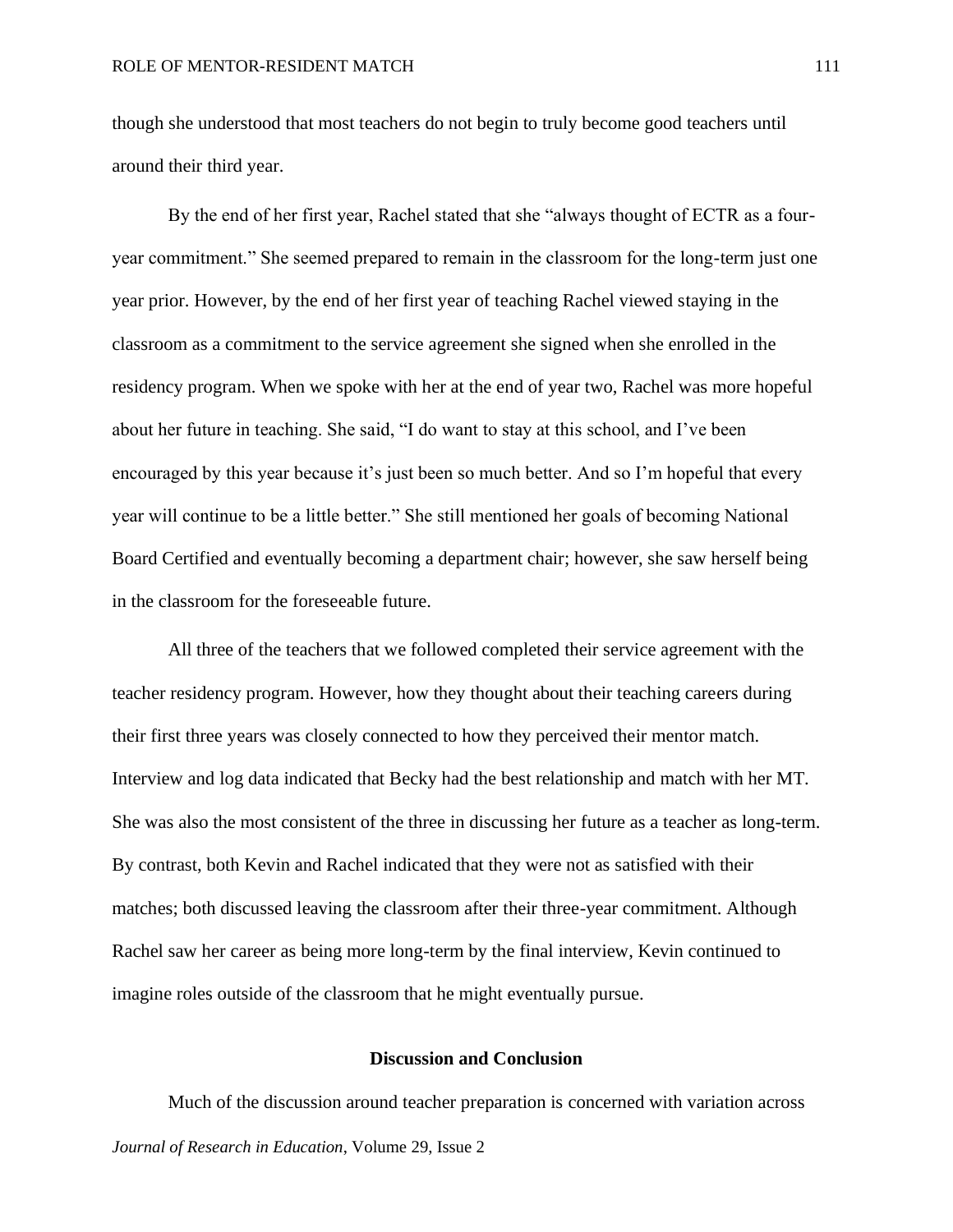different models of preparation (Fraser & Lefty, 2018), and debates typically center on how traditional models differ from alternative ones, or how teacher residencies differ from both. Our work explored differences within one specific model of preparation. Although Becky, Kevin, and Rachel were all prepared in the same teacher residency program and hired as teachers in the same school district, their experiences differed in important ways. A previous study on success in the residency year found that program stakeholders, including affiliated university professors and teacher residency staff members, identified the MT as pivotal to the resident's experience (Marshall et al., 2020). Identifying and exploring the impact of differences in resident experiences with their MT remains important to understanding broader program impacts on overall teaching success.

Compared to other models of preparation, the teacher residency model allows preservice teachers to spend more time in the classroom before becoming teachers of record. As a result, residents are afforded more opportunities to encounter problems of practice during their preparation (Garza & Harter, 2016). When residents have different experiences with their MTs, this impacts the opportunities that they have to learn from mistakes and engage in reflective practice (Reiman, 1999). Becky's MT was the most flexible and the most willing to allow her to try new ideas in the classroom, Rachel's MT was also flexible for most of the year. At the end of their second year of teaching, Becky and Rachel described feeling hopeful about a long-term career and future in education. The additional flexibility afforded by their MTs, combined with the yearlong pre-service placement, allowed them more opportunities to develop pedagogical content knowledge, which is situation specific (Willingham, 2018). All three of our cases described challenges with classroom management in their first two years of teaching; indeed, this is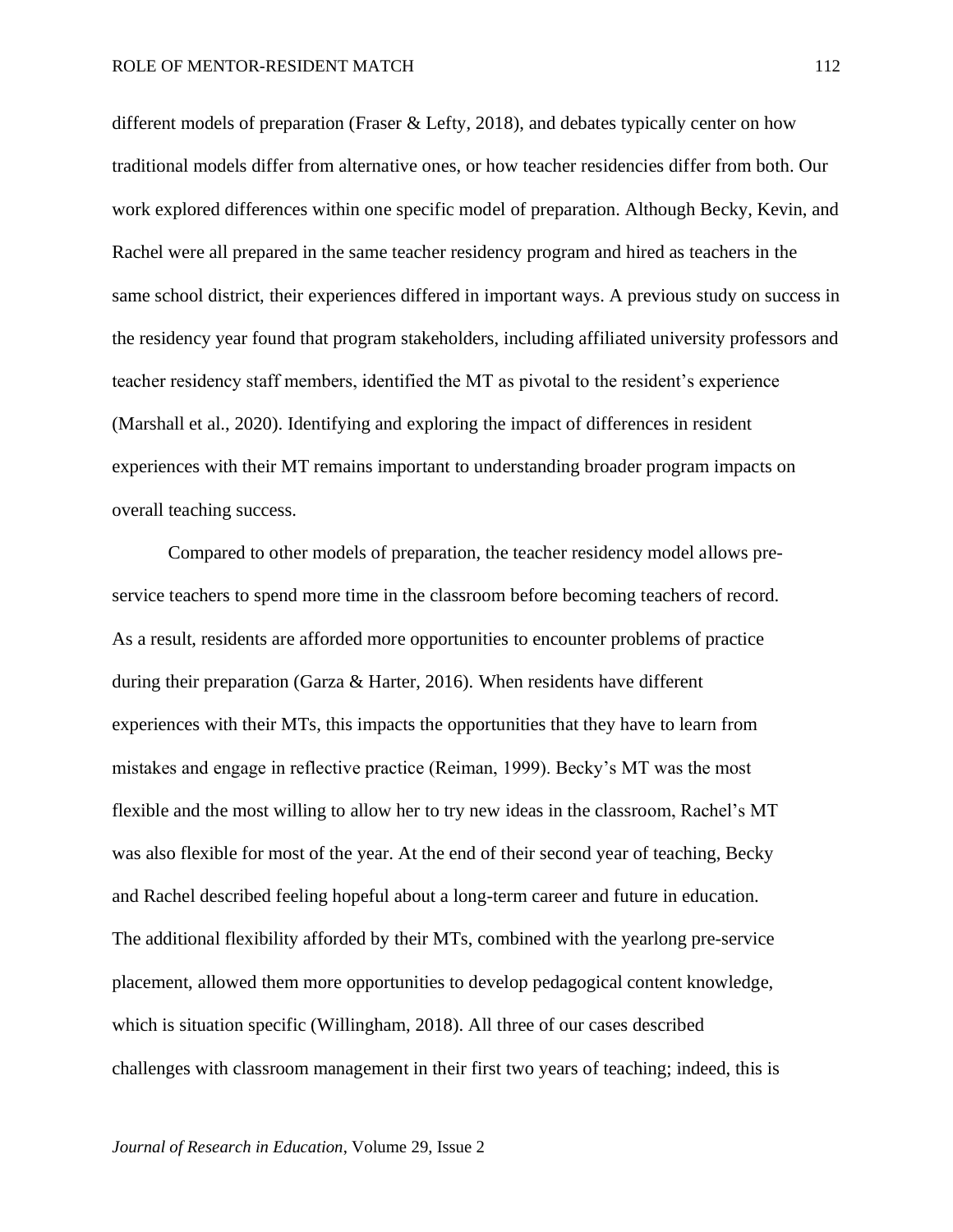often a struggle for new teachers (Skiba & Rausch, 2013). However, of the three cases we studied, the two residents with the most flexible MTs had the fewest instruction-related challenges in their first years of teaching. Kevin's MT was the least flexible and the least willing to allow him to try new ideas. Many of his initial teaching struggles involved instructional planning, grading, and learning organizational strategies. That Kevin had fewer opportunities to try new ideas aligned with his strengths, comfort level, and vision of effective teaching during his residency was likely a contributing factor to the challenges he experienced as a new teacher.

These findings contribute to our understanding of how teacher residency programs develop teaching expertise and do so through triangulating multiple sources of data. One tension we found dealt with the nature of the relationship between Kevin and his MT. Interview data indicated a strained relationship throughout the residency year and significant philosophical differences between the two; however, log data indicated a more constructive relationship between them. It is possible that Kevin and his MT each perceived their relationship differently. Another possible explanation deals with the nature of the logs as a data source. They are jointly completed to reflect a collaborative reflective conversation between a resident and MT; however, a power dynamic does exist in this relationship. Accordingly, the logs may reflect more of the MTs' perspective than that of the residents. Had we only relied on interview data, we might have developed a different understanding than we did. The same is true if we had relied only on log data. A strength of this study is the use of multiple sources of data to understand the relationship between mentors and their residents.

The increasing popularity of residency programs needs to be met with empirical evidence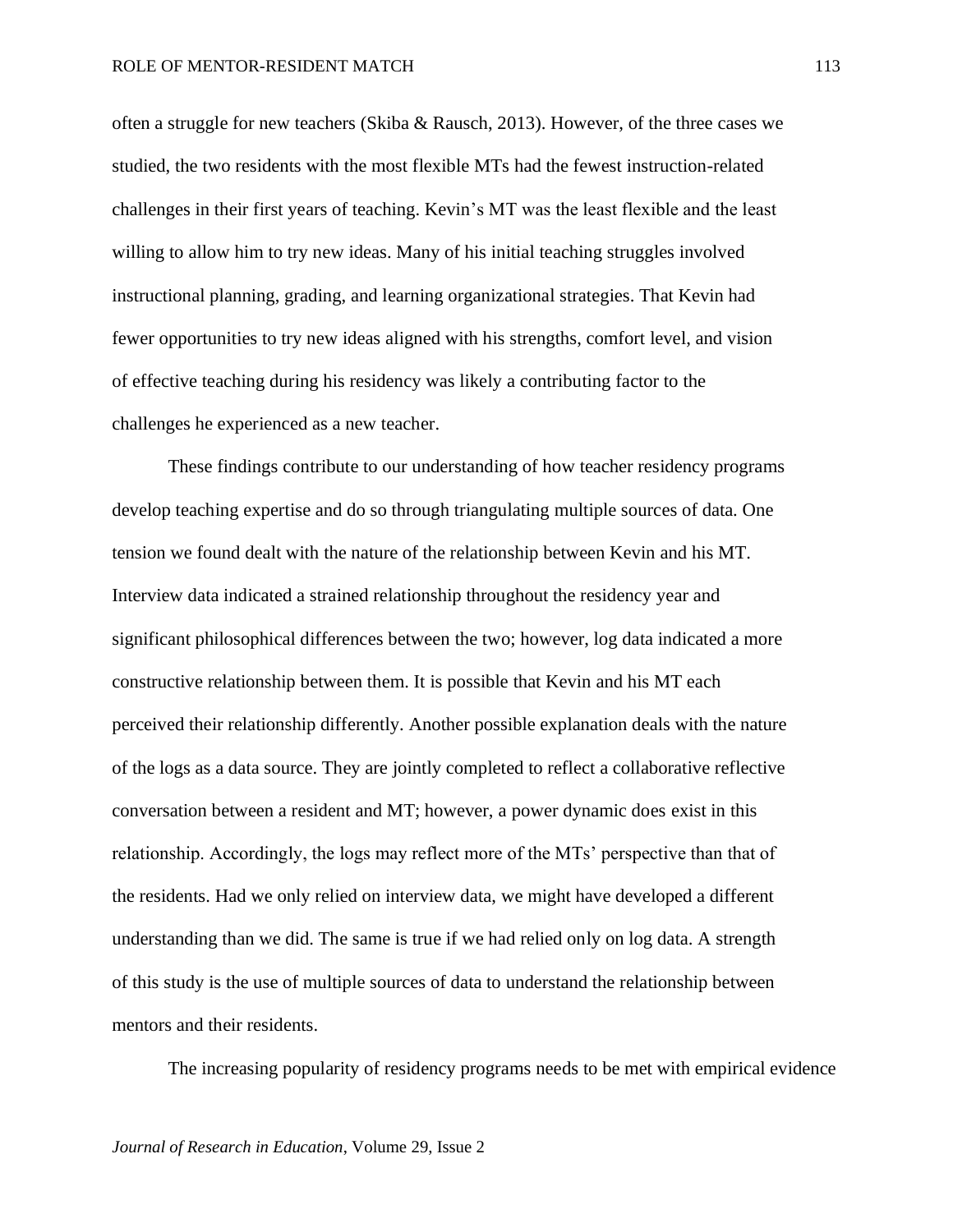that residency programs lead (or do not lead) to the successful preparation of teachers (Barnum, 2017). This study explored the role of the match between residents and mentors in promoting professional growth. The findings should be seen in light of the limitations associated with this study. First, we draw upon three cases and multiple sources to examine the nature of residency experience on account of the resident-MT relationship. That we are unable to connect these experiences with outcomes (student achievement, teacher retention, job satisfaction) is a limitation of the study. Second, we rely on participant perceptions and descriptions of their experiences alone to make interpretations. We do not have observational data that would strengthen the claims and interpretations; however, the inclusion of multiple data sources mitigates the impact of this limitation to some extent. Finally, we note the limitation of only having three cases which impacts our ability to make larger claims about how resident-MT match influences residency experiences and associated outcomes.

While this work focused on three pre-service teachers prepared in a residency program, we believe that our findings are relevant for teacher preparation as a whole. In any model of preparation, the individual that a pre-service teacher will spend the most time learning from and with will be the MT. Therefore, the professional relationship between the pre-service teacher and their MT has important implications. Although there are limitations to this study, this is a first step in this line of research, and findings may inform future studies on the topic. Future studies could also explore MTs' understanding of, and comfort with, allowing the resident to take complete ownership in the classroom and how this aligns with residents' perceptions of their experience. In addition to informing future research, this study also has practical implications. Residency programs should be aware of the role the resident-MT match has on resident development.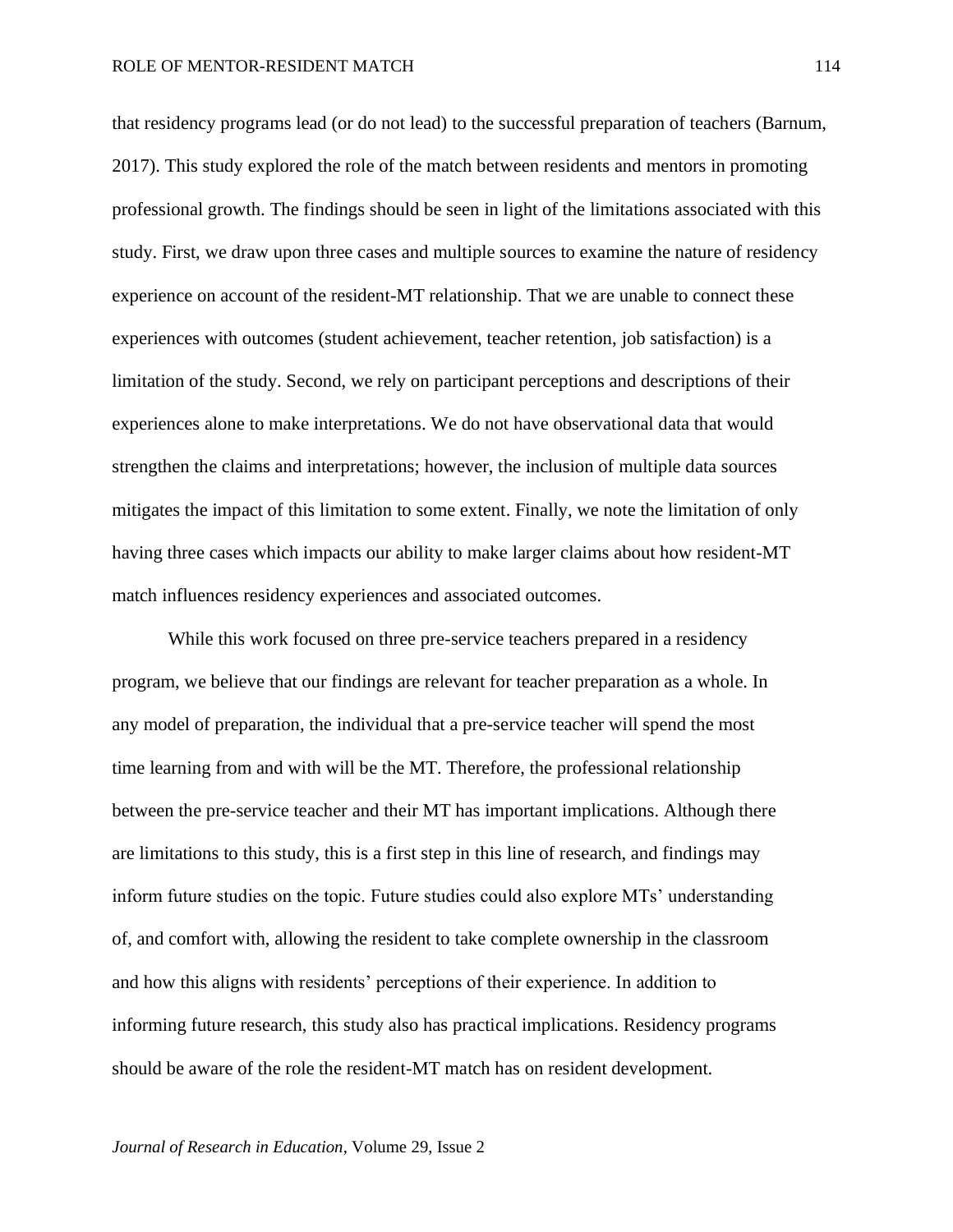Individuals who determine pairings of residents and MTs may also consider personality traits, dispositions and experience that may lead to stronger matches.

## **Acknowledgment**

The research reported here is part of a larger evaluation extension study that was supported by the U.S. Department of Education through a Teacher Quality Partnership Grant (U405A100057). The opinions expressed are those of the authors and do not represent the views of the U.S. Department of Education.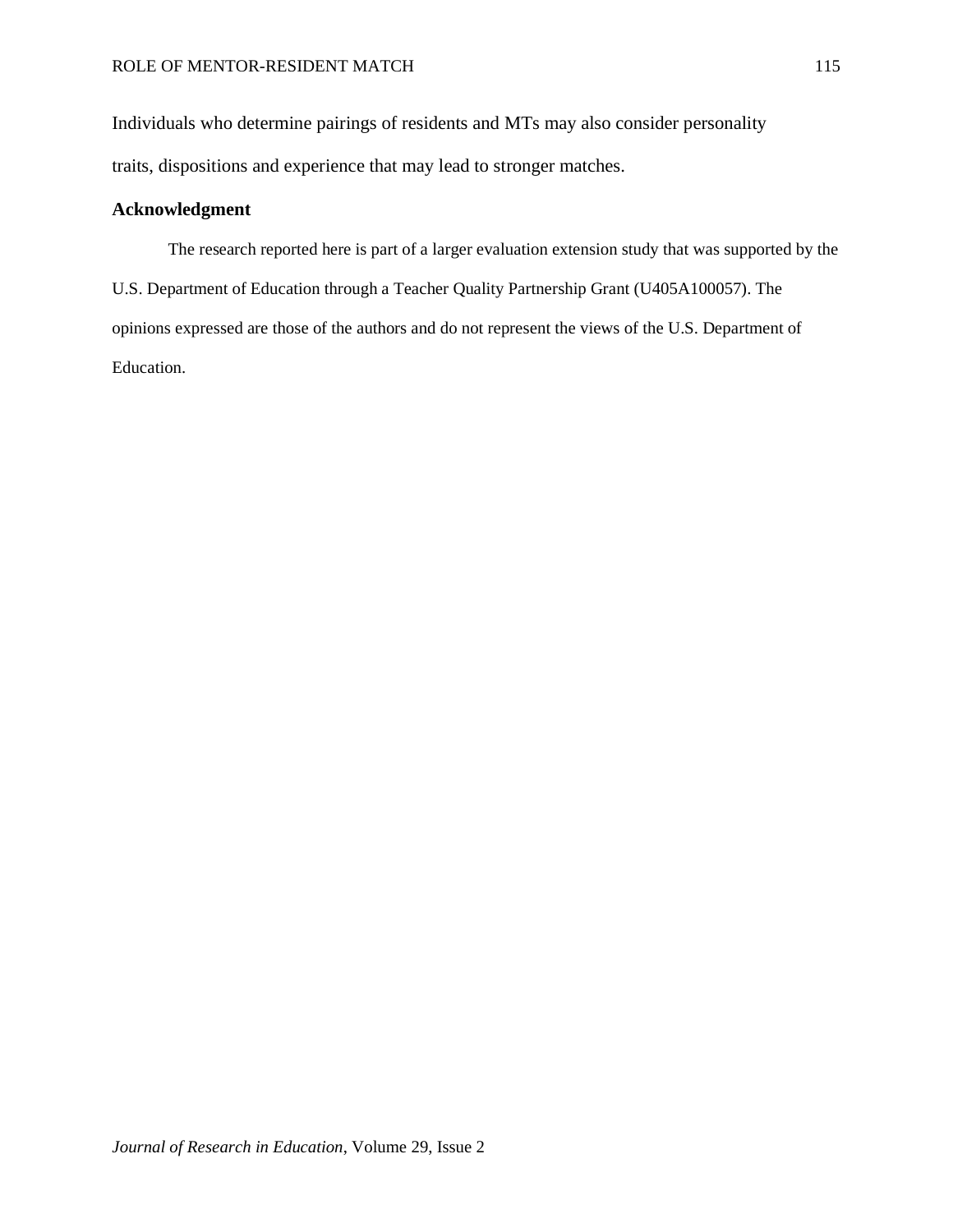#### **References**

- Aderibigbe, S., Colucci-Gray, L., & Gray, D. S. (2016). Conceptions and expectations of mentoring relationships in a teacher education reform context. *Mentoring & Tutoring: Partnership in Learning*, *24*(1), 8-29. https://doi.org/10.1080/13611267.2016.1163636
- Barnum, M. (2017, June 28). *Yearlong residencies for teachers are the hot new thing in teacher prep. But do they*
- *work?* Chalkbeat. https:/[/www.chalkbeat.org/posts/us/2017/06/28/year-long-residencies-for-teachers-are-](http://www.chalkbeat.org/posts/us/2017/06/28/year-long-residencies-for-teachers-are-)
- Berliner, D. C. (2001). Learning about and learning from expert teachers. *International Journal of Educational Research*, *35*(5), 463-482. [https://doi.org/10.1016/S0883-0355\(02\)00004-6](https://doi.org/10.1016/S0883-0355(02)00004-6)
- Bransford, J., Derry, S., Berliner, D., Hammerness, K., & Beckett, K. L. (2005). Theories of learning and their roles in teaching. *Preparing teachers for a changing world: What teachers should learn and be able to do*. In L. Darling-Hammond & J. Bransford (Eds.), 40-87. Jossey-Bass.
- Cuban, L. (1992). Managing dilemmas while building professional communities. *Educational Researcher*, *21*(1), 4- 11. [https://doi.org/10.3102/0013189X021001004](https://doi.org/10.3102%2F0013189X021001004)
- Farrell, T. S. (2007). Failing the practicum: Narrowing the gap between expectations and reality with reflective practice. *Tesol Quarterly*, *41*(1), 193-201.
- Feiman-Nemser, S., & Parker, M. B. (1992). *Mentoring in context: A comparison of two US programs for beginning teachers.* NCRTL Special Report.
- Fraser, J.W., & Lefty, L. (2018). *Teaching teachers: Changing paths and enduring debates.* Johns Hopkins University Press.
- Garza, R., & Harter, R. (2016). Perspectives from pre-service mathematics and science teachers in an urban residency program: Characteristics of effective mentors. *Education and Urban Society, 48*(4), 403–420. [https://doi.org/10.1177/0013124514533989](https://doi.org/10.1177%2F0013124514533989)
- Garza, R., & Werner, P. (2014). Preparing mathematics and science teachers through a residency program: Perceptions and reflections. *Teaching Education, 25*(2), 202-216. <https://doi.org/10.1080/10476210.2012.762352>
- Gastic, B. (2014). Closing the opportunity gap: Preparing the next generation of effective teachers. In F.M. Hess & M.Q. McShane (Eds.) *Teacher quality 2.0: Toward a new era in education reform*. Harvard Education Press.
- Goodwin, A. L., Roegman, R., & Reagan, E. M. (2016). Is experience the best teacher? Extensive clinical practice and mentor teachers' perspectives on effective teaching. *Urban Education*, *51*(10), 1198-1225. [https://doi.org/10.1177/0042085915618720](https://doi.org/10.1177%2F0042085915618720)
- Hammerness, K., Darling-Hammond, L., Bransford, J., Berliner, D., Cochran-Smith, M., McDonald, M., & Zeichner, K. (2005). How teachers learn and develop. In L. Darling-Hammond & J. Bransford (Eds.), *Preparing teachers for a changing world: What teachers should learn and be able to do* (pp. 358-389). Jossey-Bass.
- Hayden, H.E., Rundell, T.D., Smyntek-Gworek, S. (2013). Adaptive expertise: A view from the top and the ascent. *Teaching Education, 24*(4), 395-414. <https://doi.org/10.1080/10476210.2012.724054>
- Kardos, S. M., & Johnson, S. M. (2010). New teachers' experiences of mentoring: The good, the bad, and the inequity. *Journal of Educational Change*, *11*(1), 23-44.
- Korthagen, F.A. (2010). Situated learning theory and the pedagogy of teacher education: Towards an integrative view of teacher behavior and teacher learning. *Teaching and Teacher Education*, *26*(1), 98-106. <https://doi.org/10.1016/j.tate.2009.05.001>
- Marshall, D.T., Scott, M.R., & Wan, G. (2020). Through failure and reflection: Conceptualizations of a successful teacher residency experience. *Action in Teacher Education.*  https://doi.org/10.1080/01626620.2020.1765897
- Maxwell, J.A. (2013). *Qualitative research design: An interactive approach* (3rd ed.). Sage Publications.
- National Center for Teacher Residencies. (2018). *NCTR standards for effective teacher residencies.*  <https://nctresidencies.org/wp-content/uploads/2018/10/18-122-NCTR-Sandards-Guide-Final.pdf> https://nctresidencies.org/research/nctr-standards-for-effective-teacher-residencies/

New Teacher Center. (2020). *Our approach.* https://newteachercenter.org/our-approach/

- Papay, J.P., Bacher-Hicks, A., Page, L.C., & Marinell, W.H. (2017). The challenge of teacher retention in urban schools: Evidence of variation from a cross-site analysis. *Educational Researcher, 46*(8), 434-448. [https://doi.org/10.3102/0013189X17735812](https://doi.org/10.3102%2F0013189X17735812)
- Reiman, A. J. (1999). The evolution of the social roletaking and guided reflection framework in teacher education:

*Journal of Research in Education*, Volume 29, Issue 2